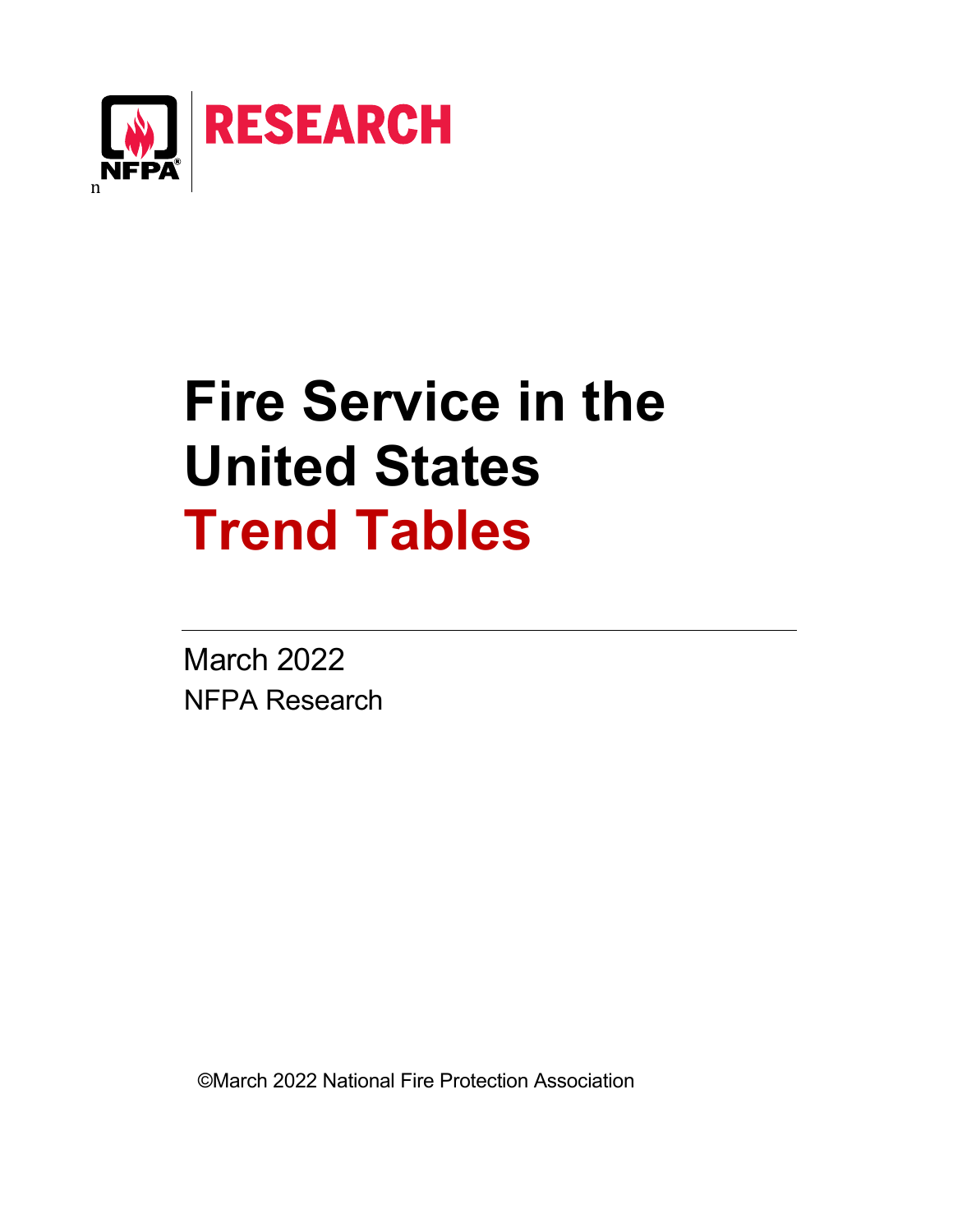|                                                                                           | Page           |
|-------------------------------------------------------------------------------------------|----------------|
|                                                                                           |                |
| Number of Firefighters in the US by Year                                                  |                |
| Firefighter Deaths and Injuries by Year                                                   | $\mathfrak{D}$ |
| US Firefighter Fatalities by Year                                                         | 4              |
| Firefighter Activities, Injuries and Fatalities by Year                                   | 5              |
| Firefighter Fatalities by Type of Duty by Year                                            |                |
| Firefighter Fatalities by Cause and Nature of Injury 2020                                 | 9              |
| Firefighter Fireground Injuries by Nature of Injury by Year                               | 10             |
| Fire fighter Injuries by Type of Duty by Year                                             | 12             |
| Number of US Fire Departments by Year                                                     | 14             |
| Number of Fire Stations, Pumpers, Other Suppression Vehicles and Aerial Apparatus by Year | 15             |
| Fire Department Calls by Type of Incident by Year                                         | 16             |

# **Fire Service in the United States — List of Tables**

#### **Acknowledgements**

NFPA is grateful to the many fire departments that responded to the 2020 fire experience survey for their continuing efforts to provide the data necessary to make national projections. The authors would also like to thank the members of the NFPA staff who worked on this year's survey, including Steve Belski, Frank Deely, and Jay Petrillo, for editing the survey forms and making follow-up calls to fire departments.

To learn more about research at NFPA visit [nfpa.org/research.](http://www.nfpa.org/research)

Copies of this report are available from: NFPA Applied Research 1 Batterymarch Park Quincy, MA 02169-7471 E-mail: [research@nfpa.org](mailto:research@nfpa.org)

NFPA Index No. 3119

Copyright© 2022, National Fire Protection Association, Quincy, MA

This custom analysis is prepared by and copyright is held by the National Fire Protection Association. Notwithstanding the custom nature of this analysis, the NFPA retains all rights to utilize all or any part of this analysis, including any information, text, charts, tables, or diagrams developed or produced as part hereof in any manner whatsoever as it deems appropriate, including but not limited to the further commercial dissemination hereof by any means or media to any party. Purchaser is hereby licensed to reproduce this material for his or her own use and benefit, and to display this in his/her printed material, publications, articles, or website. Except as specifically set out in the initial request, purchaser may not assign, transfer, or grant any rights to use this material to any third parties without permission of NFPA.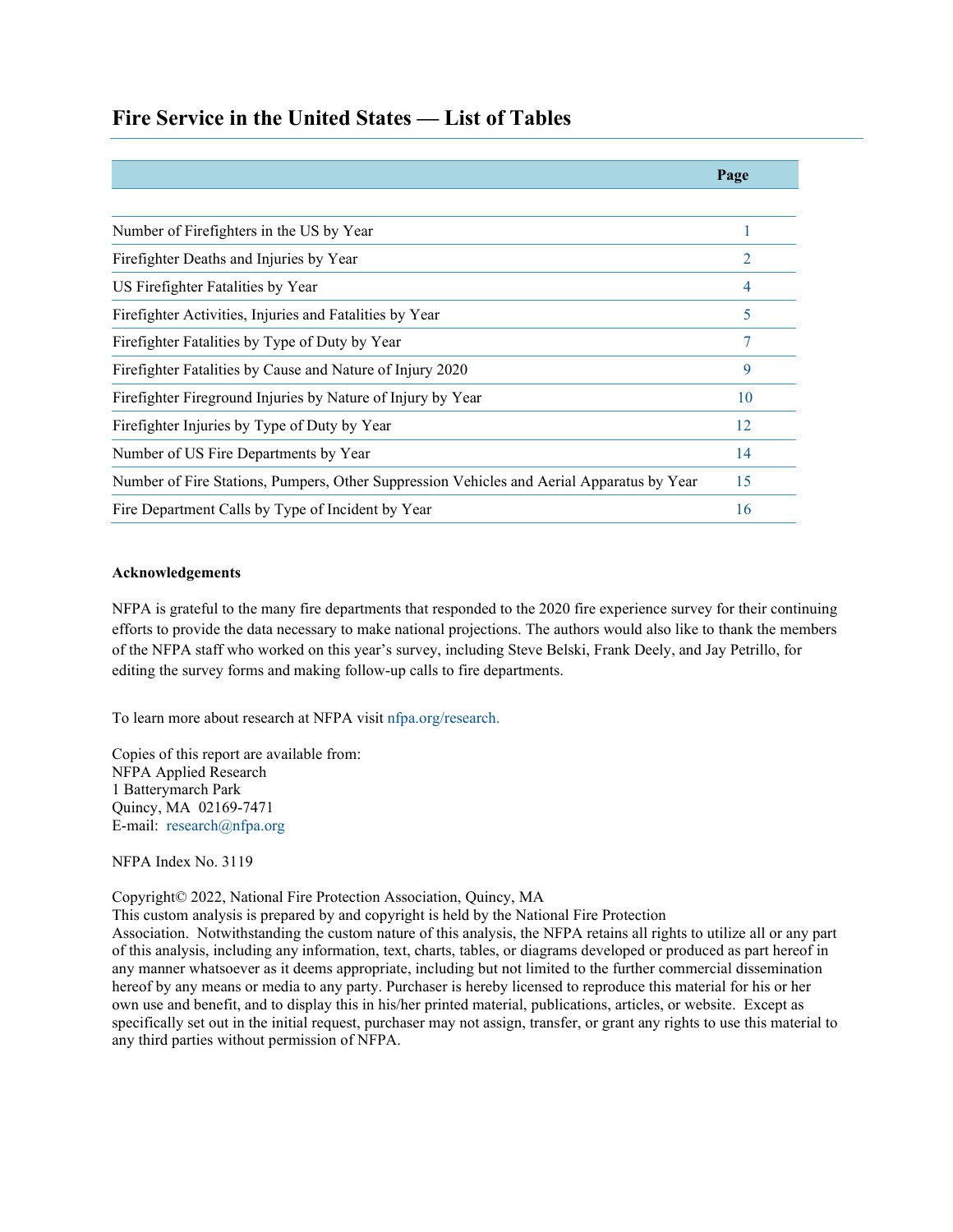#### **Number of Firefighters in the US, 1986-2019**

<span id="page-2-0"></span>

|      | <b>Total</b>   |                         | Career        |                         | Volunteer     |                         |
|------|----------------|-------------------------|---------------|-------------------------|---------------|-------------------------|
|      |                | Rate                    |               | Rate                    |               | Rate                    |
| Year | <b>Numbers</b> | per 1,000<br>Population | <b>Number</b> | per 1,000<br>Population | <b>Number</b> | per 1,000<br>Population |
|      |                |                         |               |                         |               |                         |
| 1986 | 1,045,950      | 1.48                    | 237,750       | 1.73                    | 808,200       | 7.88                    |
| 1987 | 1,060,000      | 2.57                    | 243,200       | 1.73                    | 816,800       | 8.05                    |
| 1988 | 1,040,750      | 2.22                    | 252,500       | 1.77                    | 788,250       | 7.77                    |
| 1989 | 1,020,700      | 3.05                    | 250,600       | 1.75                    | 770,100       | 7.45                    |
| 1990 | 1,025,650      | 3.19                    | 253,000       | 1.73                    | 772,650       | 7.56                    |
| 1991 | 1,033,600      | 6.22                    | 261,800       | 1.73                    | 771,800       | 7.61                    |
| 1992 | 1,058,300      | 3.94                    | 253,000       | 1.72                    | 805,300       | 7.34                    |
| 1993 | 1,055,050      | 4.09                    | 259,650       | 1.73                    | 795,400       | 7.25                    |
| 1994 | 1,073,600      | 4.12                    | 265,700       | 1.76                    | 807,900       | 7.19                    |
| 1995 | 1,098,850      | 4.18                    | 260,850       | 1.70                    | 838,000       | 7.42                    |
| 1996 | 1,081,800      | 4.07                    | 266,300       | 1.74                    | 815,500       | 6.98                    |
| 1997 | 1,079,050      | 4.03                    | 275,700       | 1.73                    | 803,350       | 7.12                    |
| 1998 | 1,082,500      | 4.00                    | 278,300       | 1.70                    | 804,200       | 7.18                    |
| 1999 | 1,065,150      | 3.90                    | 279,900       | 1.69                    | 785,250       | 6.93                    |
| 2000 | 1,064,150      | 3.86                    | 286,800       | 1.64                    | 777,350       | 7.25                    |
| 2001 | 1,078,300      | 3.85                    | 293,600       | 1.70                    | 784,700       | 7.04                    |
| 2002 | 1,108,250      | 3.89                    | 291,650       | 1.68                    | 816,600       | 7.12                    |
| 2003 | 1,096,900      | 3.77                    | 296,850       | 1.67                    | 800,050       | 7.05                    |
| 2004 | 1,100,750      | 3.76                    | 305,150       | 1.71                    | 795,600       | 6.88                    |
| 2005 | 1,136,650      | 3.82                    | 313,300       | 1.68                    | 823,650       | 7.30                    |
| 2006 | 1,140,900      | 3.81                    | 316,950       | 1.74                    | 823,950       | 7.26                    |
| 2007 | 1,148,000      | 3.81                    | 323,350       | 1.74                    | 825,450       | 7.29                    |
| 2008 | 1,148,850      | 3.81                    | 321,700       | 1.73                    | 827,150       | 7.01                    |
| 2009 | 1,148,100      | 3.81                    | 335,950       | 1.72                    | 812,150       | 7.27                    |
| 2010 | 1,103,300      | 3.57                    | 335,150       | 1.66                    | 768,150       | 6.59                    |
| 2011 | 1,100,450      | 3.54                    | 344,050       | 1.69                    | 756,400       | 6.37                    |
| 2012 | 1,129,250      | 3.60                    | 345,950       | 1.67                    | 783,300       | 6.60                    |
| 2013 | 1,140,750      | 3.60                    | 354,600       | 1.67                    | 786,150       | 6.68                    |
| 2014 | 1,134,400      | 3.56                    | 346,150       | 1.68                    | 788,250       | 6.43                    |
| 2015 | 1,160,450      | 3.36                    | 345,600       | 1.54                    | 814,850       | 6.71                    |
| 2016 | 1,090,100      | 3.37                    | 361,100       | 1.69                    | 729,000       | 5.99                    |
| 2017 | 1,056,200      | 3.24                    | 373,600       | 1.80                    | 682,600       | 5.80                    |
| 2018 | 1,115,000      | 3.41                    | 370,000       | 1.81                    | 745,000       | 6.06                    |
| 2019 | 1,080,800      | 3.29                    | 358,00        | 1.74                    | 722,800       | 5.89                    |

Career firefighters include full-time uniform firefighter regardless of assignment (i.e., suppression, administrative, prevention/inspection, etc.). Career firefighters do not include career firefighters who work for the state or federal government or in private fire brigades. Volunteer firefighters include any active part-time (call or volunteer) firefighters.

Source: *US Fire Department Profile 2019*, Rita Fahy, Ben Evarts and Gary P. Stein, NFPA, December 2021.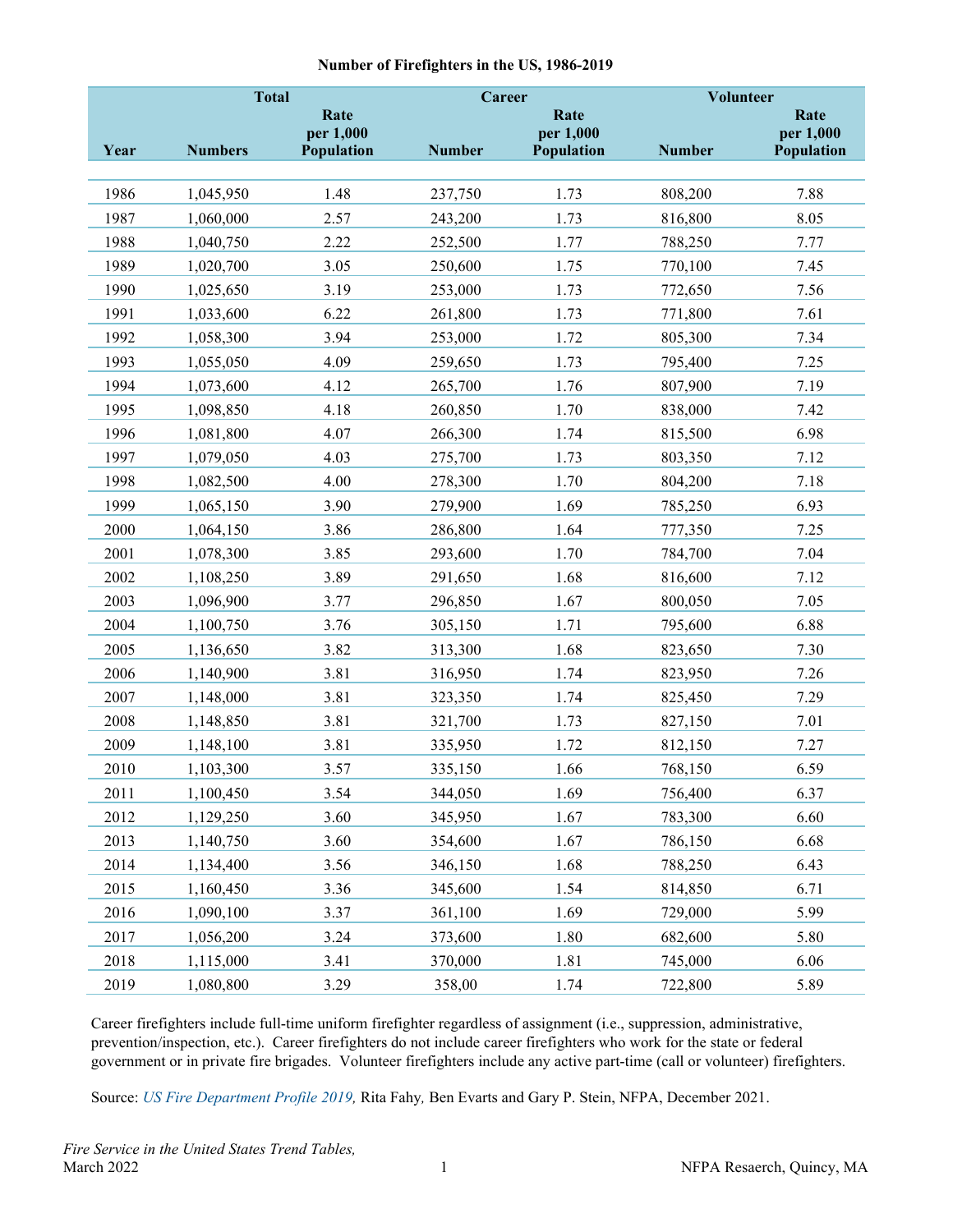<span id="page-3-0"></span>

| Year | <b>Firefighter Deaths</b> | <b>Firefighter Injuries</b> |
|------|---------------------------|-----------------------------|
| 1977 | 157                       | 112,540                     |
| 1978 | 174                       | 101,100                     |
| 1979 | 126                       | 95,780                      |
| 1980 | 138                       | 98,070                      |
| 1981 | 136                       | 103,340                     |
| 1982 | 128                       | 98,150                      |
| 1983 | 114                       | 103,150                     |
| 1984 | 119                       | 102,300                     |
| 1985 | 128                       | 100,900                     |
| 1986 | 119                       | 96,450                      |
| 1987 | 132                       | 102,600                     |
| 1988 | 136                       | 102,900                     |
| 1989 | 118                       | 100,700                     |
| 1990 | 108                       | 100,300                     |
| 1991 | 108                       | 103,300                     |
| 1992 | 75                        | 97,700                      |
| 1993 | 80                        | 101,500                     |
| 1994 | 106                       | 95,400                      |
| 1995 | 98                        | 94,500                      |
| 1996 | 96                        | 87,150                      |
| 1997 | 99                        | 85,400                      |
| 1998 | 91                        | 87,500                      |
| 1999 | 113                       | 88,500                      |
| 2000 | 104                       | 84,550                      |
| 2001 | 443 <sup>1</sup>          | 82,250                      |
| 2002 | 98                        | 80,800                      |
| 2003 | 107                       | 78,750                      |
| 2004 | 104                       | 75,840                      |
| 2005 | 87                        | 80,100                      |
| 2006 | 90                        | 83,400                      |
| 2007 | 106                       | 80,100                      |
| 2008 | 106                       | 79,700                      |
| 2009 | 82                        | 78,150                      |
| 2010 | 73                        | 71,875                      |

# **Firefighter Deaths and Injuries by Year**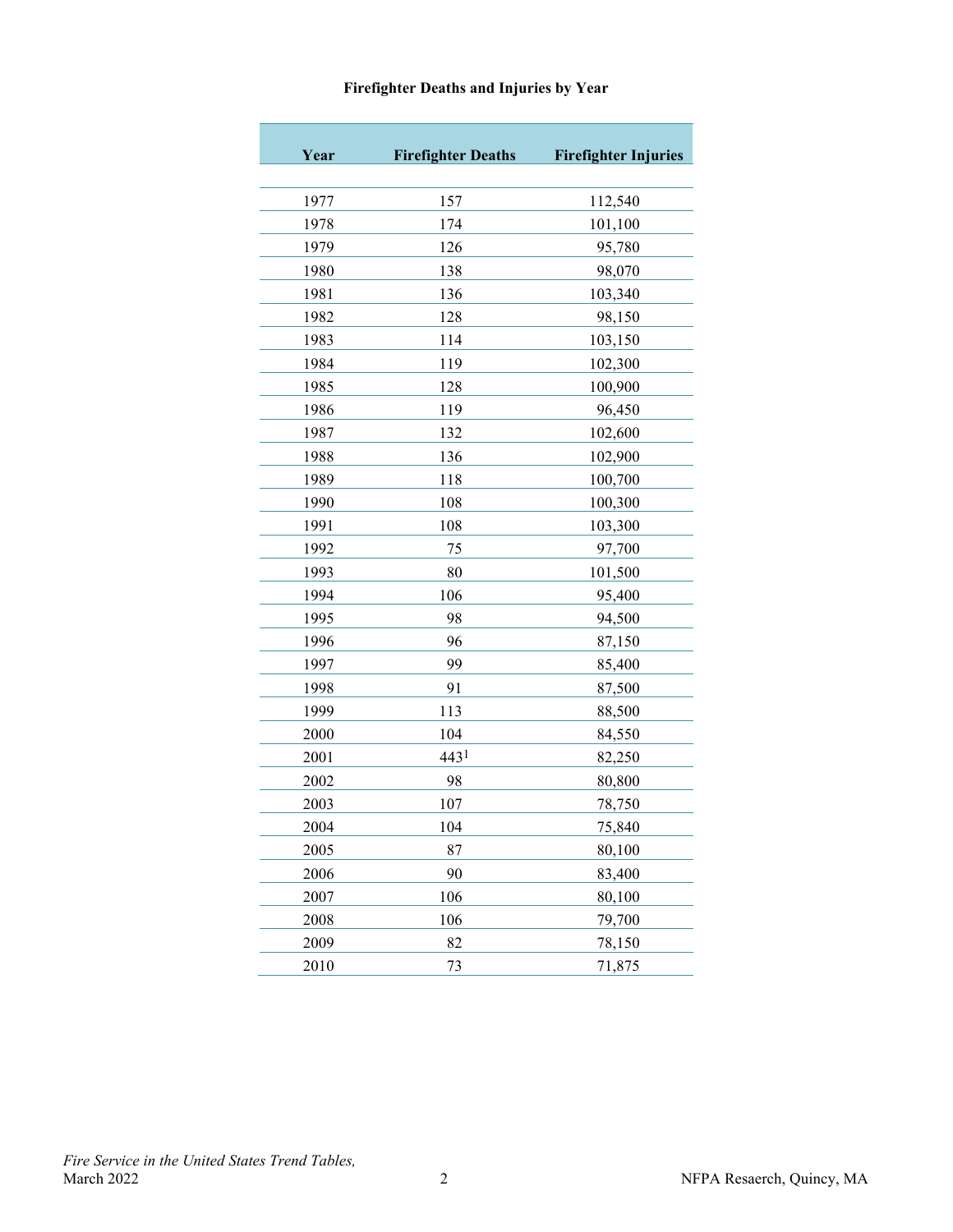| Year | <b>Firefighter Deaths</b> | <b>Firefighter Injuries</b> |
|------|---------------------------|-----------------------------|
| 2011 | 62                        | 70,090                      |
| 2012 | 64                        | 69,400                      |
| 2013 | 98                        | 65,880                      |
| 2014 | 64                        | 63,350                      |
| 2015 | 68                        | 68,085                      |
| 2016 | 70                        | 62,085                      |
| 2017 | 60                        | 58,835                      |
| 2018 | 65                        | 58,250                      |
| 2019 | 48                        | 60,825                      |
| 2020 | $62^{2}$                  | 64,875                      |

#### **Firefighter Deaths and Injuries by Year (Continued)**

<sup>1</sup>This includes 340 firefighters at the World Trade Center on 09/11/01.<br><sup>2</sup>There were an additional 78 deaths due to COVID.

Source: Rita F. Fahy and Jay T. Petrillo. *[Firefighter Fatalities in the](https://www.nfpa.org/News-and-Research/Data-research-and-tools/Emergency-Responders/Firefighter-fatalities-in-the-United-States)  [United States](https://www.nfpa.org/News-and-Research/Data-research-and-tools/Emergency-Responders/Firefighter-fatalities-in-the-United-States)*. NFPA, October 2021 and previous reports in the series. Richard Campbell and Ben Evarts. *[United States Firefighter Injuries](https://www.nfpa.org/News-and-Research/Data-research-and-tools/Emergency-Responders/Firefighter-injuries-in-the-United-States)*. NFPA, February 2022 and previous reports in the series.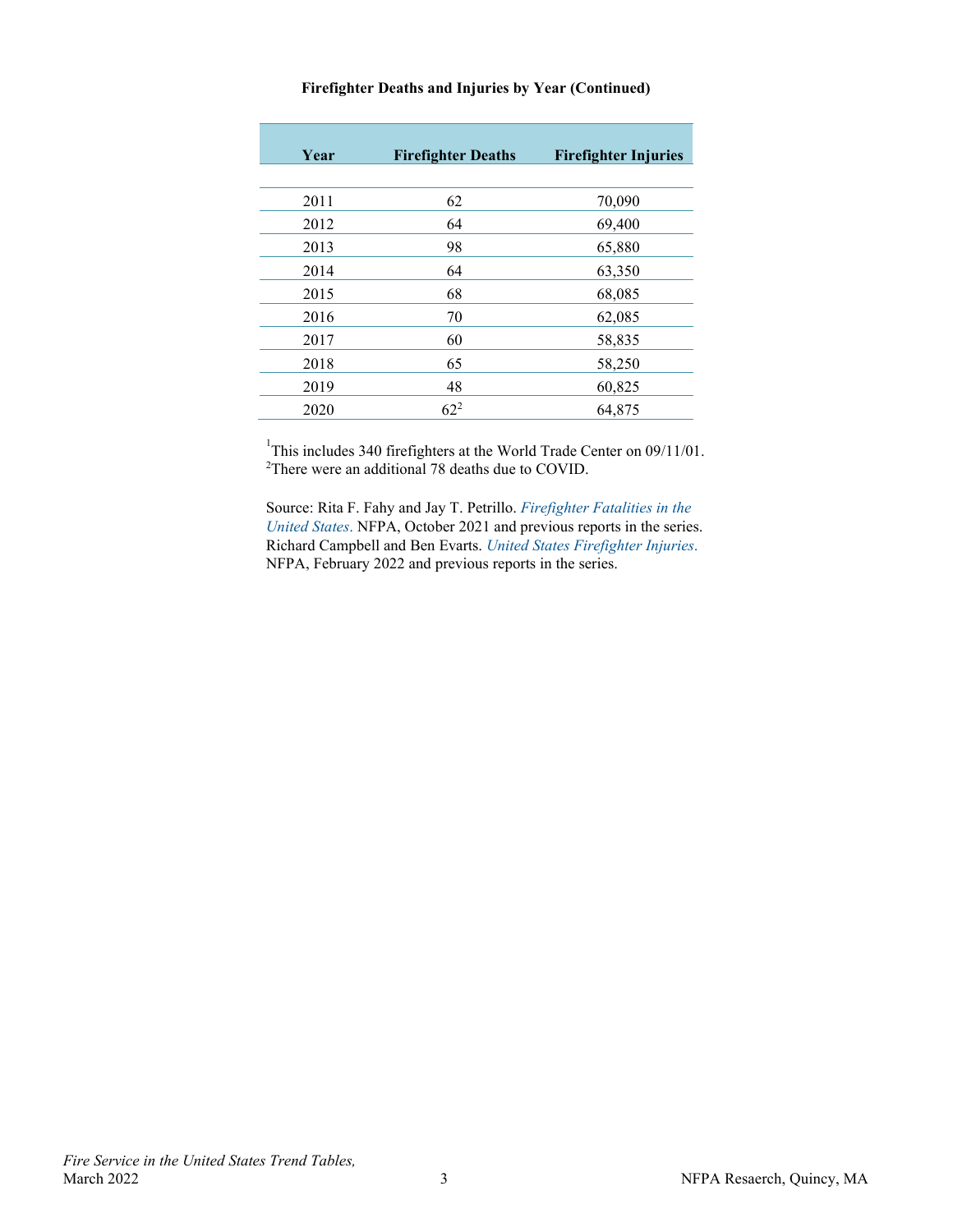#### **US Firefighter Fatalities**

<span id="page-5-0"></span>

| Year              | <b>Total</b>    | Career          | <b>Volunteer</b> | Non-Municipal*           |
|-------------------|-----------------|-----------------|------------------|--------------------------|
| 1977              | 157             | 70              | 82               | 5                        |
| 1978              | 174             | 65              | 101              | 8                        |
| 1979              | 126             | 58              | 58               | 10                       |
| 1980              | 138             | 61              | 69               | 8                        |
| 1981              | 136             | 58              | $\overline{65}$  | $\overline{13}$          |
| 1982              | 128             | 51              | 67               | 10                       |
| 1983              | 114             | 54              | 52               | 8                        |
| 1984              | 119             | 43              | 59               | $\overline{17}$          |
| 1985              | 128             | $\overline{55}$ | 66               | $\overline{7}$           |
| 1986              | 119             | 50              | 55               | 14                       |
| 1987              | 132             | 49              | 68               | 15                       |
| 1988              | 136             | 43              | 81               | 12                       |
| 1989              | 118             | 43              | 65               | 10                       |
| 1990              | 108             | 26              | 62               | 20                       |
| 1991              | 108             | 36              | 66               | 6                        |
| 1992              | 75              | 24              | 44               | $\overline{7}$           |
| 1993              | 80              | 22              | $\overline{55}$  | 3                        |
| 1994              | 106             | 35              | 38               | $\overline{33}$          |
| 1995              | 98              | 30              | 59               | 9                        |
| 1996              | 96              | 27              | 65               | $\overline{\mathcal{L}}$ |
| 1997              | 99              | 31              | 59               | 9                        |
| 1998              | 91              | 33              | 49               | 9                        |
| 1999              | 113             | 38              | 71               | $\overline{\mathcal{L}}$ |
| 2000              | 104             | 29              | 58               | 17                       |
| 2001              | 443**           | 365**           | 66               | 12                       |
| 2002              | 98              | 29              | $\overline{51}$  | 18                       |
| 2003              | 107             | 27              | 58               | 22                       |
| 2004              | 104             | 28              | 64               | 12                       |
| 2005              | 87              | 25              | 54               | $\overline{8}$           |
| 2006              | 90              | 23              | 47               | 20                       |
| 2007              | 106             | 43              | 55               | 8                        |
| 2008              | 106             | 27              | 61               | $\overline{18}$          |
| 2009              | 82              | 31              | 41               | 10                       |
| 2010              | 73              | 25              | 45               | 3                        |
| 2011              | 62              | 22              | 35               | $\overline{5}$           |
| $\overline{2012}$ | $\overline{64}$ | $\overline{23}$ | $\overline{30}$  | $\overline{11}$          |
| 2013              | 98              | 26              | 41               | 31                       |
| 2014              | 64              | 23              | 34               | $\overline{7}$           |
| 2015              | 68              | 24              | $\overline{32}$  | $\overline{12}$          |
| 2016              | $70\,$          | 19              | 40               | 11                       |
| 2017              | 60              | $20\,$          | $\overline{32}$  | $\overline{8}$           |
| 2018              | 65              | 25              | 35               | $\overline{5}$           |
| 2019              | 48              | $20\,$          | $\overline{25}$  | $\overline{3}$           |
| 2020              | $62***$         | 23              | $27\,$           | $\overline{12}$          |

\*Non-municipal firefighters are those who are not employed by local, public fire departments. They can be full-time, paid firefighters, or not. They can include employees of forestry agencies, industrial fire brigades, the military, the Federal government, prison crews and impressed civilians.

\*\*Includes 340 firefighters at the World Trade Center, September 11, 2001. \*\*\*There were an additional 78 deaths due to COVID.

Source: *[Firefighter Fatalities in the United States](http://www.nfpa.org/research/statistical-reports/fire-service-statistics/firefighter-fatalities-in-the-united-states)*, Rita F. Fahy and Jay T. Petrillo, NFPA, October 2021 and previous reports in the series.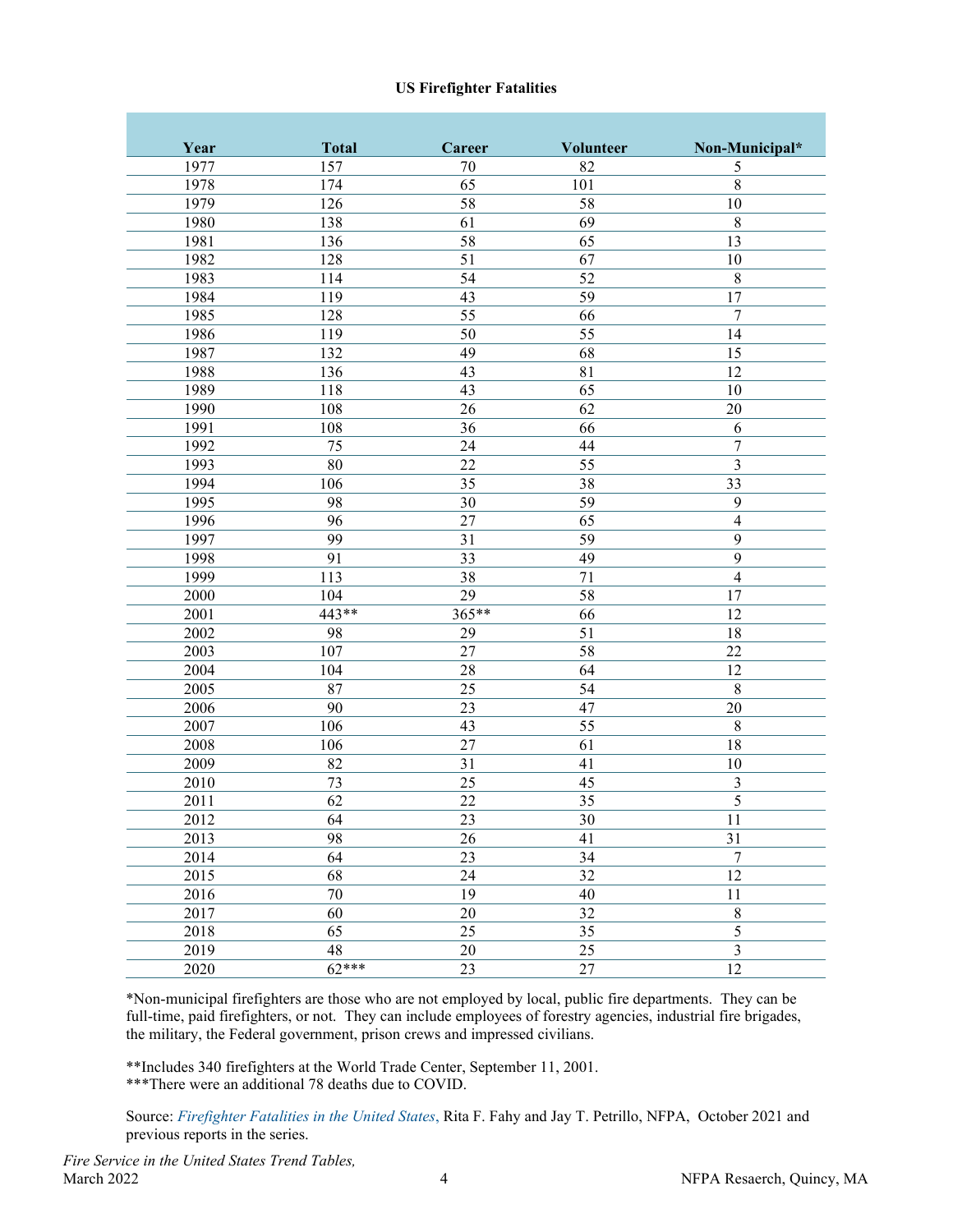<span id="page-6-0"></span>

|      |              | <b>On Scene at Fire Incidents</b> |                 | <b>On Scene at Non-Fire Incidents</b> |                         |                 |  |
|------|--------------|-----------------------------------|-----------------|---------------------------------------|-------------------------|-----------------|--|
|      |              | Firefighter                       | Firefighter     |                                       | Firefighter             | Firefighter     |  |
| Year | <b>Calls</b> | <b>Fatalities</b>                 | <b>Injuries</b> | Calls                                 | <b>Fatalities</b>       | <b>Injuries</b> |  |
|      |              |                                   |                 |                                       |                         |                 |  |
| 1981 | 2,893,500    | 75                                | 67,510          | 7,701,000                             | 8                       | 9,600           |  |
| 1982 | 2,538,000    | 67                                | 61,370          | 8,010,000                             | 8                       | 9,385           |  |
| 1983 | 2,326,500    | 61                                | 61,740          | 8,606,500                             | 12                      | 11,105          |  |
| 1984 | 2,343,000    | 59                                | 62,700          | 8,727,000                             | 8                       | 10,630          |  |
| 1985 | 2,371,000    | 63                                | 61,255          | 9,517,000                             | 9                       | 12,500          |  |
| 1986 | 2,271,500    | 48                                | 55,990          | 9,618,500                             | 6                       | 12,545          |  |
| 1987 | 2,330,000    | 54                                | 57,755          | 9,907,500                             | 12                      | 13,940          |  |
| 1988 | 2,436,500    | 65                                | 61,790          | 10,871,500                            | $10\,$                  | 12,325          |  |
| 1989 | 2,115,000    | 59                                | 58,250          | 11,294,500                            | 6                       | 12,580          |  |
| 1990 | 2,019,000    | 48                                | 57,100          | 11,688,500                            | 17                      | 14,200          |  |
| 1991 | 2,041,500    | 53                                | 55,830          | 12,515,000                            | 8                       | 15,065          |  |
| 1992 | 1,964,500    | 38                                | 52,290          | 12,720,000                            | $\overline{\mathbf{4}}$ | 14,645          |  |
| 1993 | 1,952,500    | 35                                | 52,885          | 13,366,000                            | $8\,$                   | 16,675          |  |
| 1994 | 2,054,500    | 62                                | 52,875          | 14,072,500                            | 7                       | 11,810          |  |
| 1995 | 1,965,500    | 42                                | 50,640          | 14,426,000                            | 12                      | 13,500          |  |
| 1996 | 1,975,000    | 32                                | 45,725          | 15,528,000                            | 8                       | 12,630          |  |
| 1997 | 1,795,000    | 41                                | 40,920          | 16,162,500                            | 12                      | 14,880          |  |
| 1998 | 1,755,500    | 40                                | 43,080          | 16,997,500                            | 15                      | 13,960          |  |
| 1999 | 1,823,000    | 57                                | 45,550          | 17,844,000                            | 10                      | 13,565          |  |
| 2000 | 1,708,000    | 39                                | 43,065          | 18,812,000                            | 9                       | 13,660          |  |
| 2001 | 1,734,500    | 378*                              | 41,395          | 19,231,000                            | $\overline{c}$          | 14,140          |  |
| 2002 | 1,687,500    | 46                                | 37,860          | 19,616,000                            | $10\,$                  | 15,095          |  |
| 2003 | 1,584,500    | 29                                | 38,045          | 20,821,500                            | 9                       | 13,855          |  |
| 2004 | 1,550,500    | 30                                | 36,880          | 21,066,000                            | 9                       | 13,150          |  |
| 2005 | 1,602,000    | 25                                | 41,950          | 21,649,500                            | $\overline{\mathbf{4}}$ | 12,250          |  |
| 2006 | 1,642,500    | 37                                | 44,210          | 22,827,500                            | 6                       | 13,090          |  |
| 2007 | 1,557,500    | 37                                | 38,340          | 23,777,000                            | 8                       | 15,435          |  |
| 2008 | 1,451,500    | 29                                | 36,595          | 23,801,000                            | 11                      | 15,745          |  |
| 2009 | 1,348,500    | 27                                | 32,205          | 25,185,500                            | $10\,$                  | 15,455          |  |
| 2010 | 1,331,500    | 22                                | 32,675          | 26,873,500                            | 5                       | 13,355          |  |
| 2011 | 1,389,500    | 30                                | 30,505          | 28,708,500                            | 5                       | 14,905          |  |
| 2012 | 1,375,000    | 21                                | 31,490          | 30,479,000                            | $\overline{4}$          | 13,820          |  |
| 2013 | 1,240,000    | 57                                | 29,760          | 30,404,500                            | $\overline{7}$          | 12,535          |  |
| 2014 | 1,298,000    | 22                                | 27,015          | 30,346,500                            | 9                       | 14,595          |  |
| 2015 | 1,345,500    | 24                                | 29,130          | 32,257,000                            | $10\,$                  | 14,320          |  |

# **Firefighter Activities, Injuries and Fatalities**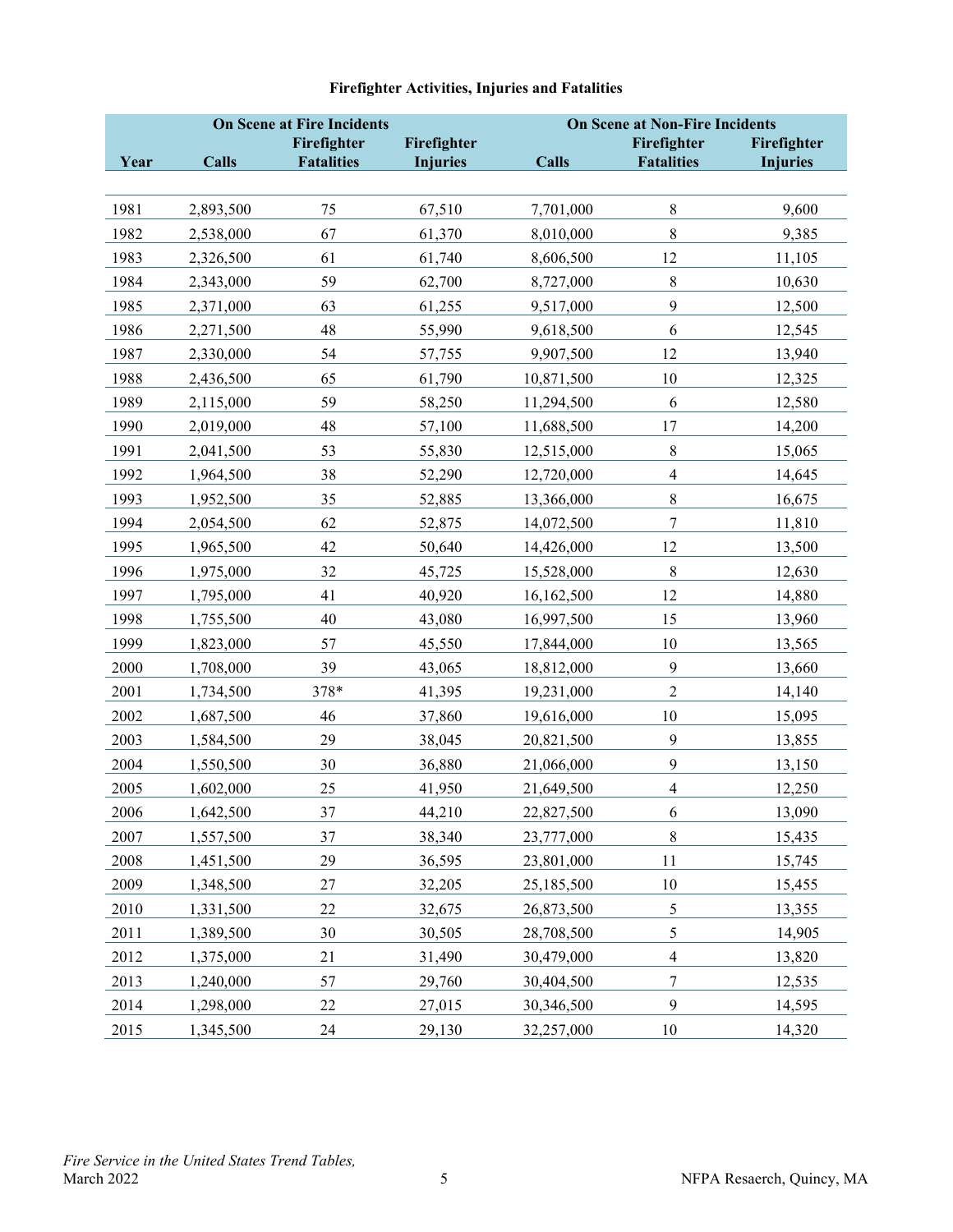|      |           | <b>On Scene at Fire Incidents</b> | <b>On Scene at Non-Fire Incidents</b> |            |                   |                 |  |
|------|-----------|-----------------------------------|---------------------------------------|------------|-------------------|-----------------|--|
|      |           | Firefighter                       | Firefighter                           |            | Firefighter       | Firefighter     |  |
| Year | Calls     | <b>Fatalities</b>                 | <b>Injuries</b>                       | Calls      | <b>Fatalities</b> | <b>Injuries</b> |  |
|      |           |                                   |                                       |            |                   |                 |  |
| 2016 | 1,342,000 | 15                                | 24,325                                | 33,978,000 | 10                | 12,780          |  |
| 2017 | 1,319,500 | 17                                | 24,495                                | 33,364,000 |                   | 12,240          |  |
| 2018 | 1,318,500 | 25                                | 22,975                                | 35,428,000 | 6                 | 11,625          |  |
| 2019 | 1,291,500 | 13                                | 23,825                                | 35,980,500 | q                 | 14,150          |  |
| 2020 | 1,388,500 | 20                                | 22,450                                | 35,027,500 | 6                 | 13,650          |  |

## **Firefighter Activities, Injuries and Fatalities (Continued)**

\*This includes 340 firefighters at the World Trade Center, September 11, 2001.

Numbers of calls and firefighter injuries are estimates from NFPA's National Fire Experience Survey. Numbers of firefighter deaths are taken from the annual NFPA tracking of all firefighter deaths.

Source: *[Firefighter Fatalities in the United States](http://www.nfpa.org/research/statistical-reports/fire-service-statistics/firefighter-fatalities-in-the-united-states)*, Rita F. Fahy and Jay T. Petrillo, NFPA, October 2021 and previous reports in the series.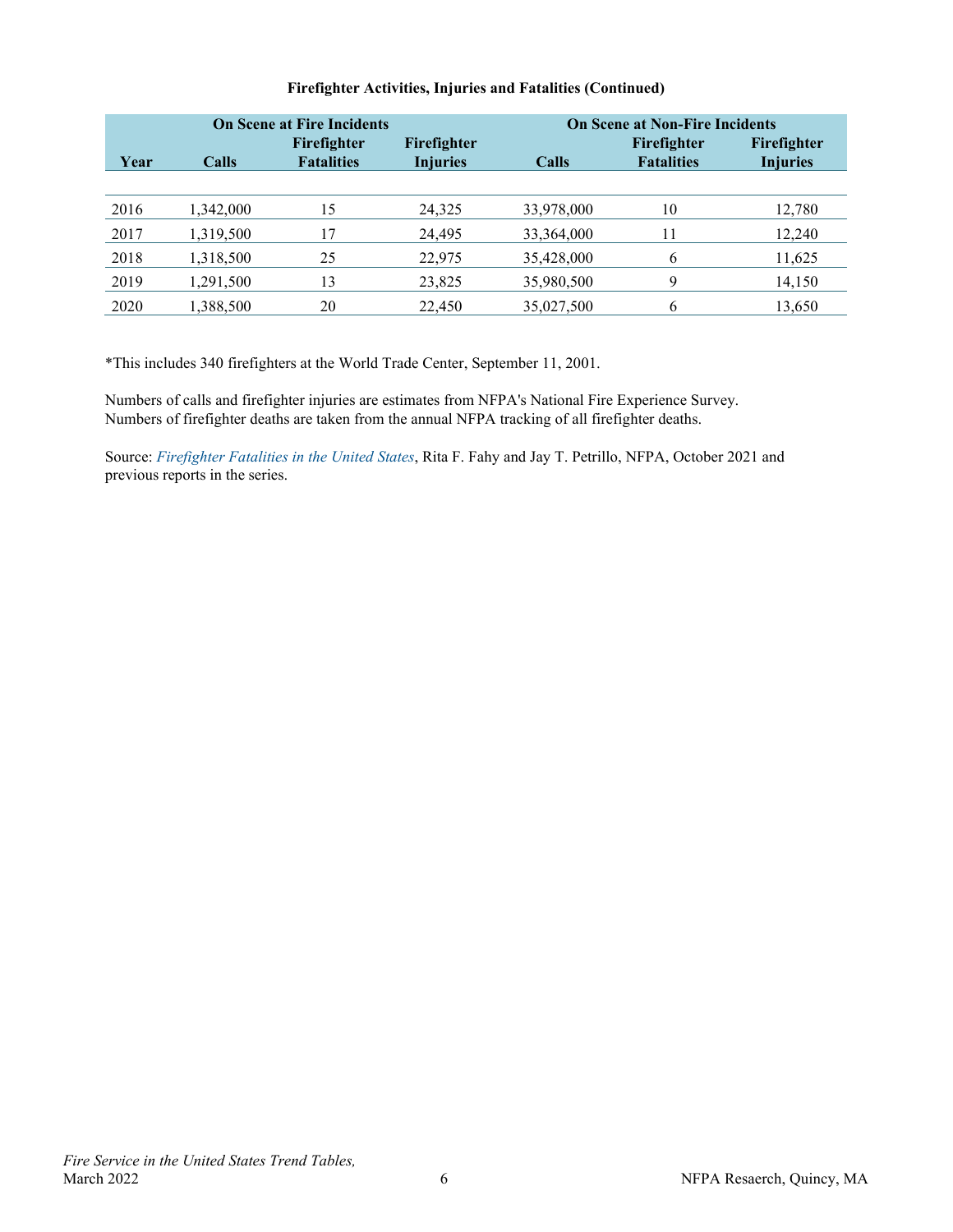# **Firefighter Fatalities by Type of Duty**

<span id="page-8-0"></span>

|       |              | Firefighting     |    | <b>Responding</b> |            | <b>On Scene at Non-</b> |                  |            |                |                      |
|-------|--------------|------------------|----|-------------------|------------|-------------------------|------------------|------------|----------------|----------------------|
| Year  | <b>Total</b> | Fireground       |    | Returning         |            | <b>Fire Calls</b>       |                  | Training   |                | <b>Other On-Duty</b> |
| 1977  | 157          | $(49.7\%)$<br>78 | 41 | $(26.1\%)$        | 14         | $(8.9\%)$               | 10               | $(6.4\%)$  | 14             | $(8.9\%)$            |
| 1978  | 174          | $(48.3\%)$<br>84 | 48 | $(27.6\%)$        | 20         | $(11.5\%)$              | 5                | $(2.9\%)$  | 17             | $(9.8\%)$            |
| 1979  | 126          | $(65.9\%)$<br>83 | 21 | $(16.7\%)$        | 9          | $(7.1\%)$               | 3                | $(2.4\%)$  | 10             | $(7.9\%)$            |
| 1980  | 138          | $(53.6\%)$<br>74 | 37 | $(26.8\%)$        | 9          | $(6.5\%)$               | 4                | $(2.9\%)$  | 14             | $(10.1\%)$           |
| 1981  | 136          | $(55.1\%)$<br>75 | 35 | (25.7%)           | 8          | $(5.9\%)$               | 7                | $(5.1\%)$  | 11             | $(8.1\%)$            |
| 1982  | 128          | $(52.3\%)$<br>67 | 40 | $(31.3\%)$        | 8          | $(6.3\%)$               | 6                | $(4.7\%)$  | $\tau$         | $(5.5\%)$            |
| 1983  | 114          | $(53.5\%)$<br>61 | 26 | $(22.8\%)$        | 12         | $(10.5\%)$              | 4                | $(3.5\%)$  | 11             | $(9.6\%)$            |
| 1984  | 119          | 59<br>$(49.6\%)$ | 37 | $(31.1\%)$        | 8          | $(6.7\%)$               | 3                | $(2.5\%)$  | 12             | $(10.1\%)$           |
| 1985  | 128          | 63<br>$(49.2\%)$ | 33 | $(25.8\%)$        | 9          | $(7.0\%)$               | 6                | $(4.7\%)$  | 17             | $(13.3\%)$           |
| 1986  | 119          | 48<br>$(40.3\%)$ | 42 | $(35.3\%)$        | 6          | $(5.0\%)$               | 6                | $(5.0\%)$  | 17             | $(14.3\%)$           |
| 1987  | 132          | $(40.9\%)$<br>54 | 37 | $(28.0\%)$        | 12         | $(9.1\%)$               | 17               | $(12.9\%)$ | 12             | $(9.1\%)$            |
| 1988  | 136          | $(47.8\%)$<br>65 | 39 | (28.7%)           | 10         | $(7.4\%)$               | 11               | $(8.1\%)$  | 11             | $(8.1\%)$            |
| 1989  | 118          | 59<br>$(50.0\%)$ | 29 | $(24.6\%)$        | 6          | $(5.1\%)$               | 12               | $(10.2\%)$ | 12             | $(10.2\%)$           |
| 1990  | 108          | 48<br>$(44.4\%)$ | 24 | $(22.2\%)$        | 17         | $(15.7\%)$              | $\,$ 8 $\,$      | $(7.4\%)$  | 11             | $(10.2\%)$           |
| 1991  | 108          | 53<br>$(49.1\%)$ | 26 | $(24.1\%)$        | $8\,$      | $(7.4\%)$               | 14               | $(13.0\%)$ | $\tau$         | $(6.5\%)$            |
| 1992  | 75           | 38<br>$(50.7\%)$ | 21 | $(28.0\%)$        | 4          | $(5.3\%)$               | 5                | $(8.0\%)$  | $\overline{7}$ | $(8.0\%)$            |
| 1993  | 80           | $(43.8\%)$<br>35 | 21 | $(26.3\%)$        | 8          | $(10.0\%)$              | $\boldsymbol{7}$ | $(8.8\%)$  | 9              | $(11.3\%)$           |
| 1994  | 106          | $(58.5\%)$<br>62 | 19 | $(17.9\%)$        | 7          | $(6.6\%)$               | 7                | $(6.6\%)$  | 11             | $(10.4\%)$           |
| 1995  | 98           | $(42.9\%)$<br>42 | 32 | (32.7%)           | 12         | $(12.2\%)$              | 4                | $(4.1\%)$  | 8              | $(8.2\%)$            |
| 1996  | 96           | 32<br>$(33.3\%)$ | 32 | $(33.3\%)$        | 8          | $(8.3\%)$               | $8\,$            | $(8.3\%)$  | 16             | $(16.7\%)$           |
| 1997  | 99           | 41<br>$(41.4\%)$ | 27 | (27.3%)           | 12         | $(12.1\%)$              | 7                | $(7.1\%)$  | 12             | $(12.1\%)$           |
| 1998  | 91           | 40<br>$(44.0\%)$ | 17 | (18.7%)           | 15         | $(16.5\%)$              | 11               | $(12.1\%)$ | $\,8\,$        | $(8.8\%)$            |
| 1999  | 113          | 57<br>$(50.4\%)$ | 32 | (28.3%)           | 10         | $(8.9\%)$               | 4                | $(3.5\%)$  | 10             | $(8.9\%)$            |
| 2000  | 104          | 39 (37.5%)       | 24 | $(23.1\%)$        | 9          | (8.7%)                  |                  | 14 (13.5%) | 18             | (17.3%)              |
| 2001* | 443          | 38* (36.9%)      | 26 | $(25.2\%)$        | $\sqrt{2}$ | $(1.9\%)$               | 12               | $(11.7\%)$ | 25             | $(24.3\%)$           |
| 2002  | 98           | $(46.9\%)$<br>46 | 19 | $(19.4\%)$        | $10\,$     | $(12.2\%)$              | 11               | $(11.2\%)$ | 12             | $(12.2\%)$           |
| 2003  | 107          | $(27.1\%)$<br>29 | 38 | $(35.5\%)$        | 9          | $(8.4\%)$               | 12               | $(11.2\%)$ | 19             | $(17.8\%)$           |
| 2004  | 104          | $(28.8\%)$<br>30 | 36 | $(34.6\%)$        | 9          | $(8.7\%)$               | 12               | $(11.5\%)$ | 17             | $(16.3\%)$           |
| 2005  | 87           | (28.7%)<br>25    | 26 | $(29.9\%)$        | 4          | $(4.6\%)$               | 11               | $(12.6\%)$ | 21             | $(24.1\%)$           |
| 2006  | 90           | $(41.1\%)$<br>37 | 19 | $(21.1\%)$        | 6          | $(6.7\%)$               | 8                | $(8.9\%)$  | 20             | $(22.2\%)$           |
| 2007  | 106          | $(34.9\%)$<br>37 | 31 | $(29.2\%)$        | 8          | $(7.5\%)$               | 13               | $(12.3\%)$ | 17             | $(16.0\%)$           |
| 2008  | 106          | $(27.4\%)$<br>29 | 40 | (37.7%)           | 11         | $(10.4\%)$              | 8                | $(7.5\%)$  | 18             | $(17.0\%)$           |
| 2009  | 82           | 27 (32.9%)       | 20 | $(24.4\%)$        | 10         | $(12.2\%)$              | 11               | $(13.4\%)$ | 14             | $(17.1\%)$           |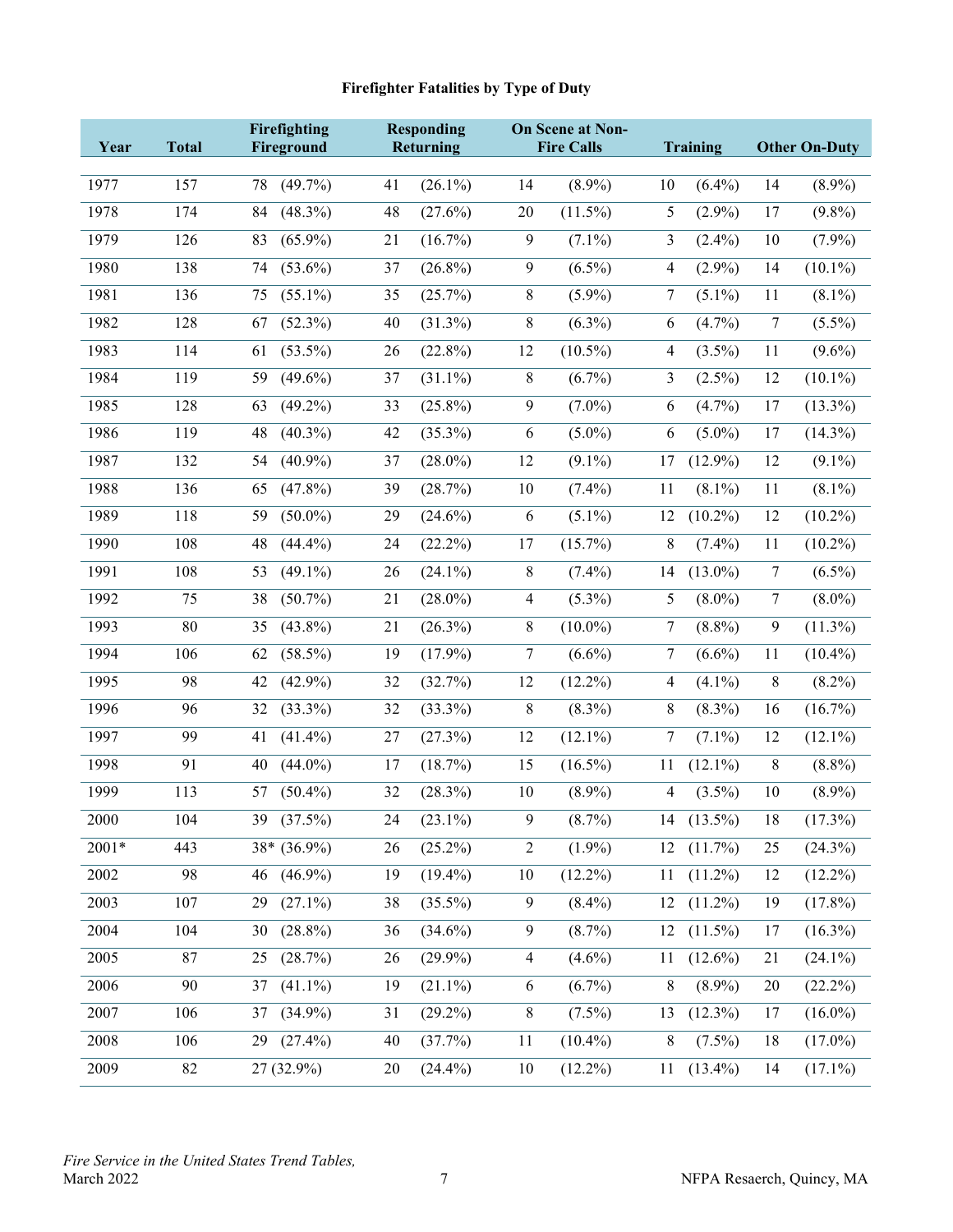| Year | <b>Total</b> | Firefighting<br>Fireground |    | <b>Responding</b><br>Returning |    | <b>On Scene at Non-</b><br><b>Fire Calls</b> |    | <b>Training</b> |    | <b>Other On-Duty</b> |
|------|--------------|----------------------------|----|--------------------------------|----|----------------------------------------------|----|-----------------|----|----------------------|
|      |              |                            |    |                                |    |                                              |    |                 |    |                      |
| 2010 | 73           | $22(30.1\%)$               | 18 | (24.7%)                        | 5  | $(6.8\%)$                                    | 11 | $(15.1\%)$      | 17 | $(23.3\%)$           |
| 2011 | 62           | 30 (48.4%)                 | 10 | $(16.1\%)$                     | 5  | $(8.1\%)$                                    | 7  | $(11.3\%)$      | 10 | $(16.1\%)$           |
| 2012 | 64           | 21 (33.0%)                 | 19 | $(30.0\%)$                     | 4  | $(6.0\%)$                                    | 8  | $(13.0\%)$      | 12 | $(19.0\%)$           |
| 2013 | 98           | 57 (58.2%)                 | 17 | $(17.3\%)$                     | 7  | $(7.1\%)$                                    | 7  | $(7.1\%)$       | 10 | $(10.2\%)$           |
| 2014 | 64           | $22(34.4\%)$               | 11 | $(17.2\%)$                     | 9  | $(14.1\%)$                                   | 8  | $(12.5\%)$      | 14 | $(21.9\%)$           |
| 2015 | 68           | 24 (35.3%)                 | 11 | $(16.2\%)$                     | 10 | $(14.7\%)$                                   | 9  | $(13.2\%)$      | 14 | $(20.6\%)$           |
| 2016 | 70           | $15(21.4\%)$               | 17 | $(24.3\%)$                     | 10 | $(14.3\%)$                                   | 10 | $(14.3\%)$      | 18 | (25.7%)              |
| 2017 | 60           | $17(28.3\%)$               | 9  | $(15.0\%)$                     | 11 | $(18.3\%)$                                   | 10 | $(16.7\%)$      | 13 | (21.7%)              |
| 2018 | 65           | 25 (38.5%)                 | 10 | $(15.4\%)$                     | 6  | $(9.2\%)$                                    | 11 | $(16.9\%)$      | 13 | $(20.0\%)$           |
| 2019 | 48           | $13(27.1\%)$               | 9  | $(18.8\%)$                     | 9  | $(18.8\%)$                                   | 5  | $(10.4\%)$      | 12 | $(25.0\%)$           |
| 2020 | 62           | 20 (32.3%)                 | 18 | $(29.0\%)$                     | 6  | $(9.7\%)$                                    | 6  | $(9.7\%)$       | 12 | $(19.4\%)$           |

## **Firefighter Fatalities by Type of Duty (Continued)**

These figures are based on NFPA's annual tracking of all firefighter deaths.

Some figures have been updated since the publication of the reports for those years.

\*Percentage breakdowns do not include the 340 fireground deaths at the World Trade Center, September 11, 2001.

Source: *[Firefighter Fatalities in the United States](http://www.nfpa.org/research/statistical-reports/fire-service-statistics/firefighter-fatalities-in-the-united-states)*, Rita F. Fahy and Jay T. Petrillo, NFPA, October 2021 and previous reports in the series.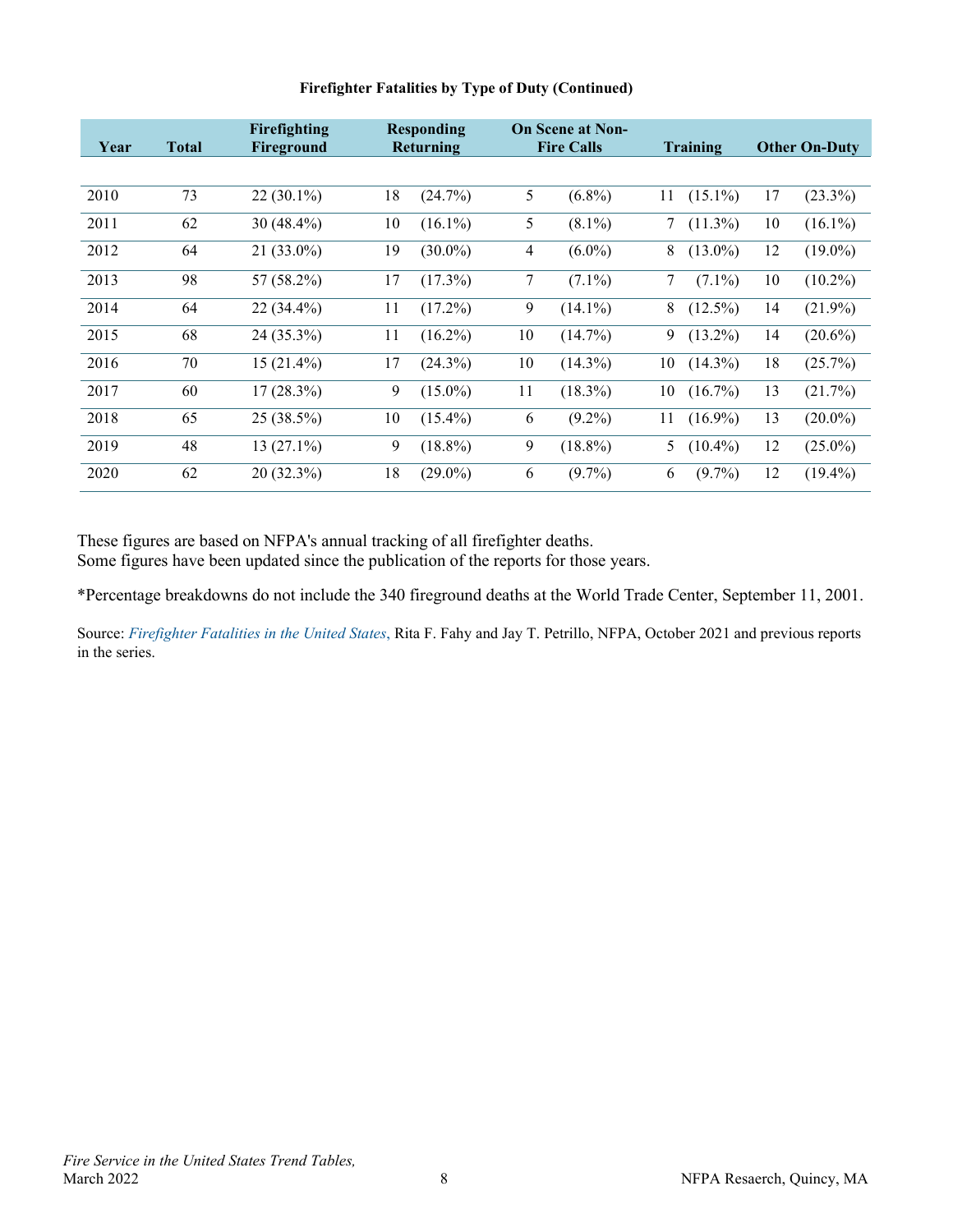<span id="page-10-0"></span>

| <b>Cause of Injury</b>        | <b>Fatalities</b> | Percentage |
|-------------------------------|-------------------|------------|
|                               |                   |            |
| Overexertion/stress/medical   | 34                | 54.8%      |
| Crashes                       | 14                | 22.6%      |
| Structural collapse           | 4                 | 6.5%       |
| Lost inside                   | $\overline{2}$    | 3.2%       |
| Fatal assault                 | $\overline{2}$    | 3.2%       |
| Caught underwater             | $\mathbf{1}$      | 1.6%       |
| Overdose                      | $\mathbf{1}$      | 1.6%       |
| Fell                          | $\mathbf{1}$      | 1.6%       |
| Rapid fire progress/explosion | $\mathbf{1}$      | 1.6%       |
| Struck by vehicles            | $\mathbf{1}$      | 1.6%       |
| Extreme weather               | $\mathbf{1}$      | 1.6%       |
|                               |                   |            |
| Total                         | 62                | $100.0\%$  |
|                               |                   |            |
|                               |                   |            |
| <b>Nature of Injury</b>       | <b>Fatalities</b> | Percentage |
|                               |                   |            |
| Sudden cardiac death          | $\overline{29}$   | 46.8%      |
| Internal trauma/crushing      | 15                | 24.2%      |
| Asphyxia*                     | $\overline{5}$    | 8.1%       |
| Drowning                      | $\overline{3}$    | 4.8%       |
| Stroke                        | $\overline{3}$    | 4.8%       |
| gunshot                       | $\overline{2}$    | 3.2%       |
| <b>Burns</b>                  | $\overline{2}$    | $3.2\%$    |
| Suicide                       | $\mathbf{1}$      | 1.6%       |
| Crushing                      | $\mathbf{1}$      | 1.6%       |
| Overdose                      | $\mathbf{1}$      | 1.6%       |
|                               |                   |            |

### **Firefighter Fatalities by Cause and Nature of Injury 2020**

Source: *[Firefighter Fatalities in the United States](http://www.nfpa.org/research/statistical-reports/fire-service-statistics/firefighter-fatalities-in-the-united-states)*, Rita F. Fahy and Jay T. Petrillo, NFPA, October 2021 and previous reports in the series.

\* Includes smoke inhalation and mechanical/positional asphyxia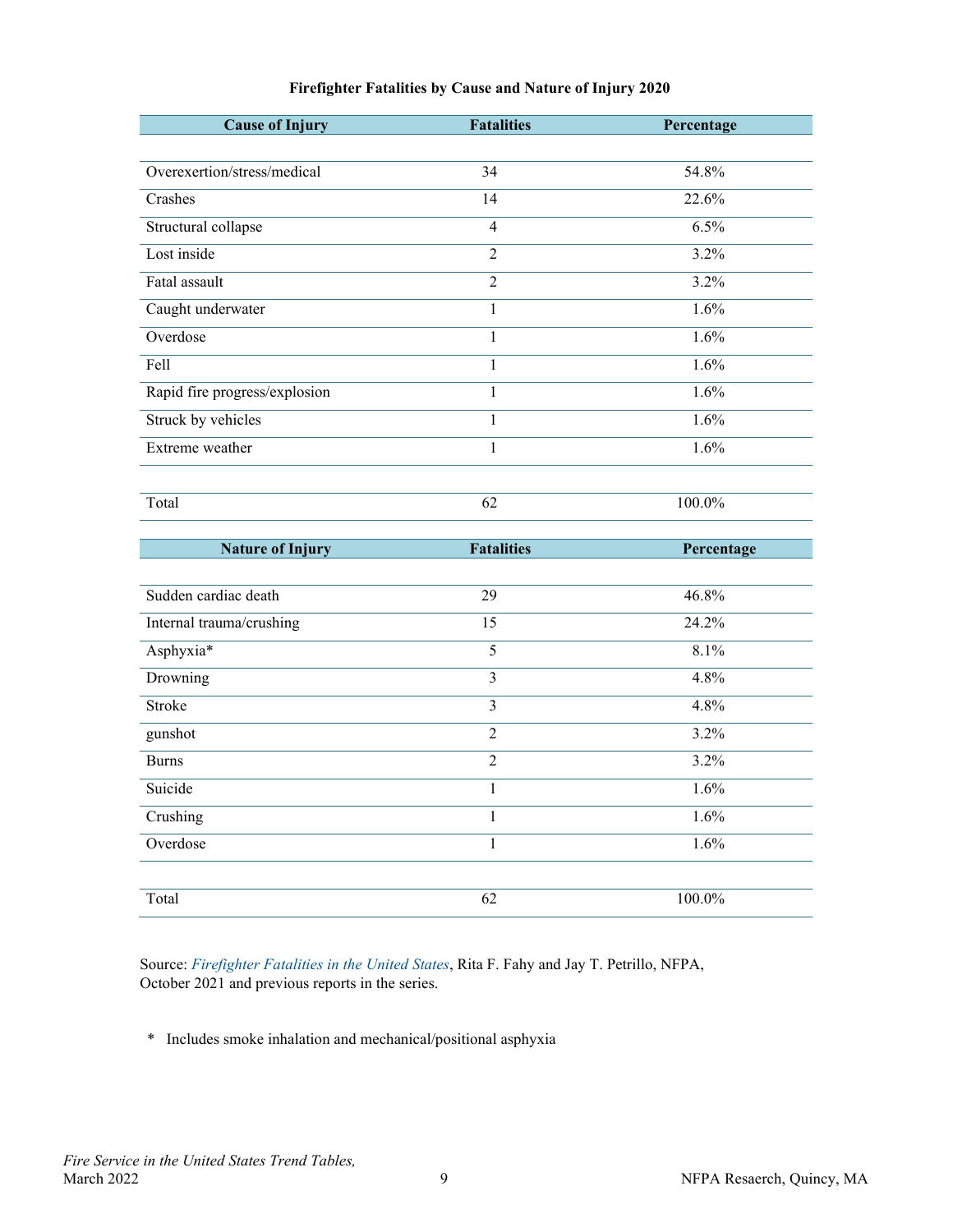## **Firefighter Fireground Injuries by Nature of Injury**

<span id="page-11-0"></span>

| Year | <b>Total</b> | Strain,<br>sprain | Wound, cut,<br>dislocation,<br>fracture | Smoke, gas<br>inhalation or<br>respiratory,<br>Distress, eye<br>irritation(other) | <b>Burns</b> and<br>smoke<br>inhalation | <b>Fire or</b><br>chemical<br>burns | <b>Heart</b><br>attack,<br>stroke | <b>Thermal</b><br>stress | <b>Other</b> |
|------|--------------|-------------------|-----------------------------------------|-----------------------------------------------------------------------------------|-----------------------------------------|-------------------------------------|-----------------------------------|--------------------------|--------------|
| 1981 | 67,510       | 16,530            | 20,455                                  | 17,800                                                                            | $\rm N/A$                               | 7,545                               | 300                               | N/A                      | 4,880        |
| 1982 | 61,370       | 14,955            | 16,450                                  | 17,035                                                                            | $\rm N/A$                               | 5,990                               | 315                               | $\rm N/A$                | 6,625        |
| 1983 | 61,740       | 15,415            | 17,470                                  | 6,495                                                                             | $\rm N/A$                               | 6,470                               | 370                               | $\rm N/A$                | 5,520        |
| 1984 | 62,700       | 16,870            | 16,295                                  | 14,310                                                                            | N/A                                     | 6,640                               | 430                               | 3,990                    | 4,165        |
| 1985 | 61,255       | 16,545            | 15,435                                  | 14,205                                                                            | $\rm N/A$                               | 6,215                               | 230                               | 4,520                    | 4,105        |
| 1986 | 55,990       | 15,455            | 15,200                                  | 12,075                                                                            | $\rm N/A$                               | 6,270                               | 360                               | 3,260                    | 3,370        |
| 1987 | 57,755       | 16,565            | 14,770                                  | 12,945                                                                            | $\rm N/A$                               | 5,770                               | 240                               | 4,260                    | 3,205        |
| 1988 | 61,790       | 20,695            | 14,205                                  | 11,225                                                                            | $\rm N/A$                               | 6,475                               | 260                               | 4,955                    | 3,975        |
| 1989 | 58,250       | 22,360            | 13,625                                  | 11,245                                                                            | $\rm N/A$                               | 4,815                               | 255                               | 3,040                    | 2,910        |
| 1990 | 57,100       | 20,885            | 13,120                                  | 11,120                                                                            | N/A                                     | 5,180                               | 235                               | 3,505                    | 3,055        |
| 1991 | 55,830       | 19,655            | 11,285                                  | 11,170                                                                            | $\rm N/A$                               | 4,960                               | 325                               | 4,630                    | 3,805        |
| 1992 | 52,290       | 19,020            | 11,920                                  | 10,140                                                                            | $\rm N/A$                               | 5,105                               | 335                               | 2,775                    | 2,995        |
| 1993 | 52,885       | 18,810            | 11,910                                  | 8,685                                                                             | N/A                                     | 5,990                               | 295                               | 3,430                    | 3,765        |
| 1994 | 52,875       | 18,855            | 12,275                                  | 9,290                                                                             | $\rm N/A$                               | 5,470                               | 330                               | 3,160                    | 3,495        |
| 1995 | 50,640       | 19,280            | 11,680                                  | 8,840                                                                             | $\rm N/A$                               | 4,890                               | 345                               | 2,935                    | 2,670        |
| 1996 | 45,725       | 17,455            | 9,865                                   | 8,135                                                                             | $\rm N/A$                               | 4,360                               | 300                               | 2,720                    | 2,890        |
| 1997 | 40,920       | 15,590            | 9,710                                   | 6,085                                                                             | $\rm N/A$                               | 3,755                               | 205                               | 2,840                    | 2,735        |
| 1998 | 43,080       | 18,735            | 9,010                                   | 5,960                                                                             | $\rm N/A$                               | 4,040                               | 300                               | 2,760                    | 2,275        |
| 1999 | 45,550       | 17,925            | 9,880                                   | 7,050                                                                             | $\rm N/A$                               | 4,060                               | 395                               | 3,570                    | 2,670        |
| 2000 | 43,065       | 19,500            | 8,695                                   | 5,945                                                                             | N/A                                     | 3,850                               | 250                               | 2,175                    | 2,650        |
| 2001 | 41,395       | 16,410            | 10,355                                  | 3,925                                                                             | 1,190                                   | 3,255                               | 310                               | 2,315                    | 3,635        |
| 2002 | 37,860       | 15,735            | 9,200                                   | 2,790                                                                             | 975                                     | 3,205                               | 345                               | 2,415                    | 3,195        |
| 2003 | 38,045       | 16,830            | 9,195                                   | 2,890                                                                             | 980                                     | 2,765                               | 235                               | 2,145                    | 3,005        |
| 2004 | 36,880       | 17,890            | 7,370                                   | 2,915                                                                             | 585                                     | 2,860                               | 290                               | 1,875                    | 3,095        |
| 2005 | 41,950       | 18,620            | 8,570                                   | 3,390                                                                             | 750                                     | 2,930                               | 315                               | 2,480                    | 4,895        |
| 2006 | 44,210       | 20,655            | 8,705                                   | 3,755                                                                             | 575                                     | 3,070                               | 350                               | 2,280                    | 4,820        |
| 2007 | 38,340       | 17,280            | 8,195                                   | 2,710                                                                             | 695                                     | 2,650                               | 395                               | 2,410                    | 4,005        |
| 2008 | 36,595       | 17,855            | 6,685                                   | 2,865                                                                             | 540                                     | 2,270                               | 245                               | 2,075                    | 4,060        |
| 2009 | 32,205       | 15,525            | 5,005                                   | 2,435                                                                             | 445                                     | 2,280                               | 375                               | 1,865                    | 4,275        |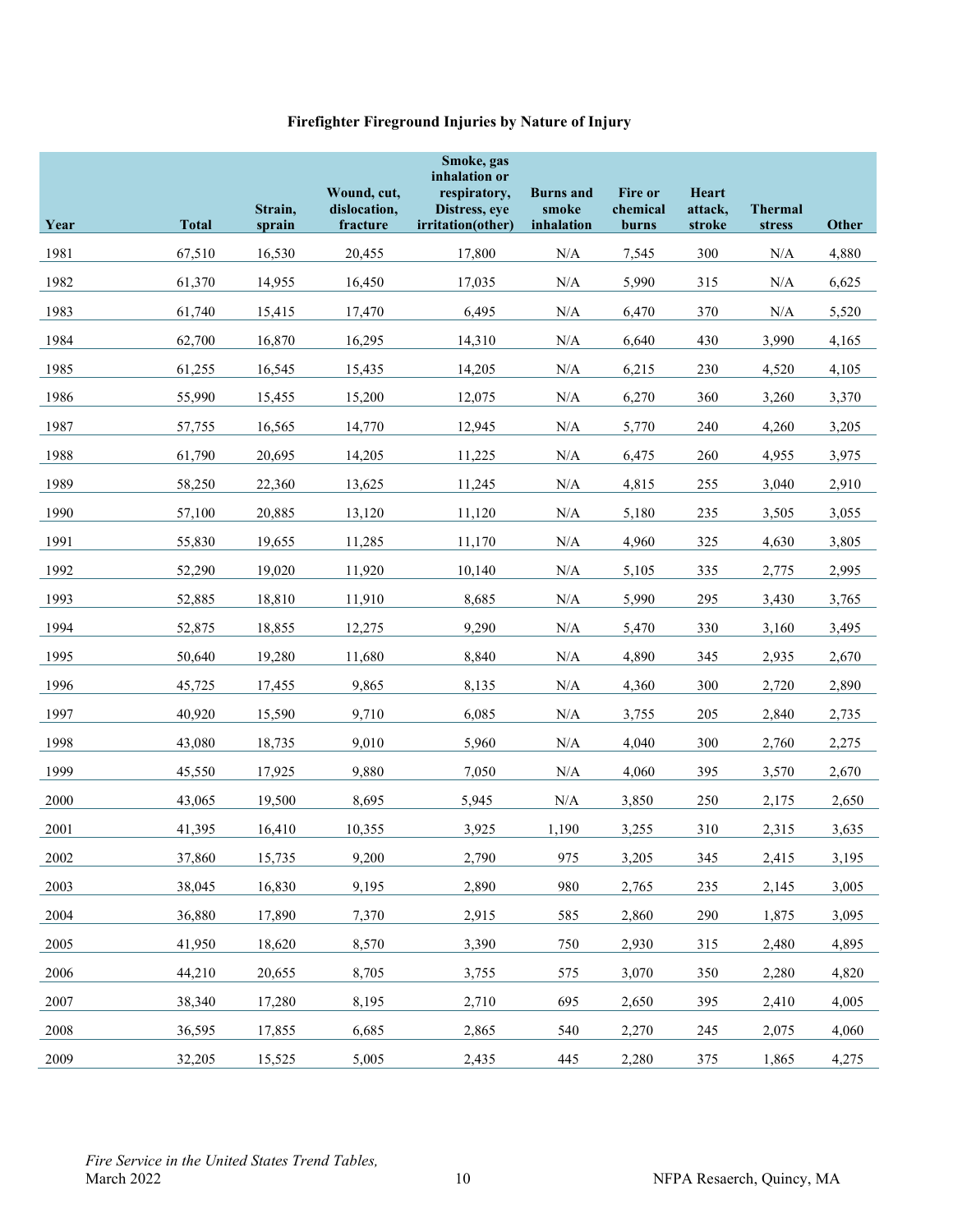| Firefighter Fireground Injuries by Nature of Injury (Continued) |  |  |
|-----------------------------------------------------------------|--|--|
|                                                                 |  |  |
|                                                                 |  |  |
|                                                                 |  |  |

| Year | <b>Total</b> | Strain,<br>sprain | Wound, cut,<br>dislocation,<br>fracture | Smoke, gas<br>inhalation or<br>respiratory,<br>Distress, eye<br><i>irritation(other)</i> | <b>Burns</b> and<br>smoke<br>inhalation | <b>Fire or</b><br>chemical<br>burns | <b>Heart</b><br>attack,<br>stroke | <b>Thermal</b><br>stress | Other |
|------|--------------|-------------------|-----------------------------------------|------------------------------------------------------------------------------------------|-----------------------------------------|-------------------------------------|-----------------------------------|--------------------------|-------|
| 2010 | 32,675       | 17,250            | 5,505                                   | 1,660                                                                                    | 555                                     | 1,940                               | 175                               | 2,350                    | 3,240 |
| 2011 | 30,505       | 15,460            | 4,435                                   | 2,025                                                                                    | 605                                     | 1,905                               | 255                               | 2,115                    | 2,970 |
| 2012 | 31,490       | 17,375            | 4,470                                   | 1,890                                                                                    | 270                                     | 1,820                               | 265                               | 1,825                    | 3,575 |
| 2013 | 29,760       | 16,470            | 4,940                                   | 1,900                                                                                    | 135                                     | 1,530                               | 220                               | 1,385                    | 3,180 |
| 2014 | 27,015       | 14,210            | 4,465                                   | 2,190                                                                                    | 420                                     | 1,390                               | 210                               | 1,250                    | 2,880 |
| 2015 | 29,130       | 15,345            | 4,665                                   | 1,900                                                                                    | 410                                     | 1,515                               | 145                               | 2,000                    | 3,150 |
| 2016 | 24,325       | 11,125            | 4,050                                   | 2,200                                                                                    | 625                                     | 1,425                               | 225                               | 1,750                    | 2,925 |
| 2017 | 24,495       | 11,670            | 4,140                                   | 2,150                                                                                    | 1,290                                   | 980                                 | 120                               | 1,300                    | 2,845 |
| 2018 | 22,975       | 8,725             | 3,175                                   | 3,475                                                                                    | 1,150                                   | 1,175                               | 300                               | 2,200                    | 2,775 |
| 2019 | 23,825       | 9,725             | 3,800                                   | 3,075                                                                                    | 1,100                                   | 1,125                               | 200                               | 2,225                    | 2,575 |
| 2020 | 22,450       | 8,975             | 3,350                                   | 3,000                                                                                    | 450                                     | 1,050                               | 250                               | 1,825                    | 3,550 |

Prior to 1981, somewhat different categories were used. Wound, cut also includes bleeding, bruises. Dislocations and fractures can be provided separately from wounds and cuts. From 2001 onward, the category eye irritation was dropped and the category burns and smoke inhalation was added.

Source: *[Firefighter Injuries in the United States](https://www.nfpa.org/News-and-Research/Data-research-and-tools/Emergency-Responders/Firefighter-injuries-in-the-United-States)*, Richard Campbell and Ben Evarts, NFPA.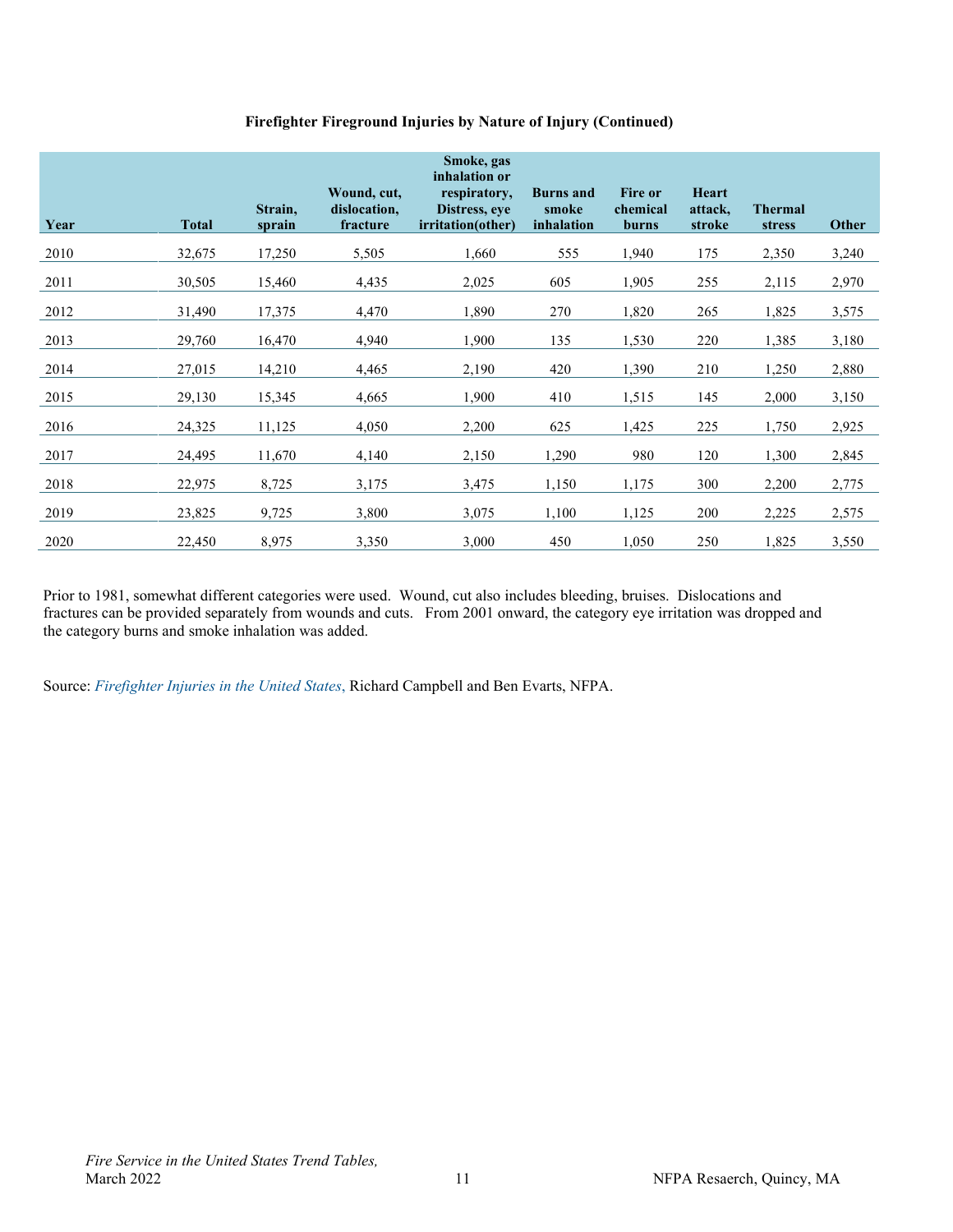# **Firefighter Injuries by Type of Duty**

<span id="page-13-0"></span>

| Year | <b>Total</b> | Firefighting,<br>fireground |            |       | Responding,<br>returning |        | On scene at<br>non-fire calls |       | <b>Training</b> |        | <b>Other</b><br>on-duty |  |
|------|--------------|-----------------------------|------------|-------|--------------------------|--------|-------------------------------|-------|-----------------|--------|-------------------------|--|
| 1981 | 103,340      | 67,510                      | $(65.3\%)$ | 4,945 | $(4.8\%)$                | 9,600  | $(9.3\%)$                     | 7,090 | $(6.9\%)$       | 14,195 | (13.7%)                 |  |
| 1982 | 98,150       | 61,370                      | $(62.5\%)$ | 5,320 | $(5.4\%)$                | 9,385  | $(9.6\%)$                     | 6,125 | $(6.2\%)$       | 15,950 | $(16.3\%)$              |  |
| 1983 | 103,150      | 61,740                      | $(59.9\%)$ | 5,865 | $(5.7\%)$                | 11,105 | $(10.8\%)$                    | 6,755 | $(6.5\%)$       | 17,685 | $(17.1\%)$              |  |
| 1984 | 102,300      | 62,700                      | $(61.3\%)$ | 5,845 | $(5.7\%)$                | 10,630 | $(10.4\%)$                    | 6,840 | $(6.7\%)$       | 16,285 | $(15.9\%)$              |  |
| 1985 | 100,900      | 61,255                      | $(60.7\%)$ | 5,280 | $(5.2\%)$                | 12,500 | $(12.4\%)$                    | 6,050 | $(6.0\%)$       | 15,815 | $(15.7\%)$              |  |
| 1986 | 96,450       | 55,990                      | $(58.1\%)$ | 4,665 | $(4.8\%)$                | 12,545 | $(13.0\%)$                    | 6,395 | $(6.6\%)$       | 16,855 | $(17.5\%)$              |  |
| 1987 | 102,600      | 57,755                      | $(56.3\%)$ | 5,075 | $(4.9\%)$                | 13,940 | $(13.6\%)$                    | 6,075 | $(5.9\%)$       | 19,755 | $(19.3\%)$              |  |
| 1988 | 102,900      | 61,790                      | $(60.0\%)$ | 5,080 | $(4.9\%)$                | 12,325 | $(12.0\%)$                    | 5,840 | $(5.7\%)$       | 17,865 | $(17.4\%)$              |  |
| 1989 | 100,700      | 58,250                      | $(57.8\%)$ | 6,000 | $(6.0\%)$                | 12,580 | $(12.5\%)$                    | 6,010 | $(6.0\%)$       | 17,860 | (17.7%)                 |  |
| 1990 | 100,300      | 57,100                      | $(56.9\%)$ | 6,115 | $(6.1\%)$                | 14,200 | $(14.2\%)$                    | 6,630 | $(6.6\%)$       | 16,255 | $(16.2\%)$              |  |
| 1991 | 103,300      | 55,830                      | $(54.0\%)$ | 5,355 | $(5.2\%)$                | 15,065 | $(14.6\%)$                    | 6,600 | $(6.4\%)$       | 20,450 | $(19.8\%)$              |  |
| 1992 | 97,700       | 52,290                      | $(53.5\%)$ | 5,580 | $(5.7\%)$                | 14,645 | $(15.0\%)$                    | 7,045 | $(7.2\%)$       | 18,140 | $(18.6\%)$              |  |
| 1993 | 101,500      | 52,885                      | $(52.1\%)$ | 5,595 | $(5.5\%)$                | 16,675 | $(16.4\%)$                    | 6,545 | $(6.5\%)$       | 19,800 | $(19.5\%)$              |  |
| 1994 | 95,400       | 52,875                      | $(55.4\%)$ | 5,930 | $(6.2\%)$                | 11,810 | $(12.4\%)$                    | 6,780 | $(7.1\%)$       | 18,005 | $(18.9\%)$              |  |
| 1995 | 94,500       | 50,640                      | $(53.6\%)$ | 5,230 | $(5.5\%)$                | 13,500 | $(14.3\%)$                    | 7,275 | $(7.7\%)$       | 17,855 | $(18.9\%)$              |  |
| 1996 | 87,150       | 45,725                      | $(52.5\%)$ | 6,315 | $(7.2\%)$                | 12,630 | $(14.5\%)$                    | 6,200 | $(7.1\%)$       | 16,280 | (18.7%)                 |  |
| 1997 | 85,400       | 40,920                      | $(47.9\%)$ | 5,410 | $(6.3\%)$                | 14,880 | $(17.4\%)$                    | 6,510 | $(7.6\%)$       | 17,680 | (20.7%)                 |  |
| 1998 | 87,500       | 43,080                      | $(49.2\%)$ | 7,070 | $(8.1\%)$                | 13,960 | $(16.0\%)$                    | 7,055 | $(8.1\%)$       | 16,335 | (18.7%)                 |  |
| 1999 | 88,500       | 45,550                      | $(51.5\%)$ | 5,890 | $(6.7\%)$                | 13,565 | $(15.5\%)$                    | 7,705 | $(8.7\%)$       | 15,790 | $(17.8\%)$              |  |
| 2000 | 84,500       | 43,065                      | $(51.0\%)$ | 4,700 | $(5.6\%)$                | 13,660 | $(16.2\%)$                    | 7,400 | $(8.8\%)$       | 15,725 | $(18.6\%)$              |  |
| 2001 | 82,250       | 41,395                      | $(50.3\%)$ | 4,640 | $(5.6\%)$                | 14,140 | $(17.2\%)$                    | 6,915 | $(8.4\%)$       | 15,160 | $(18.4\%)$              |  |
| 2002 | 80,800       | 37,860                      | $(46.9\%)$ | 5,805 | $(7.2\%)$                | 15,095 | (18.7%)                       | 7,600 | $(9.4\%)$       | 14,440 | $(17.9\%)$              |  |
| 2003 | 78,750       | 38,045                      | (48.3%)    | 5,200 | $(6.6\%)$                | 13,855 | $(17.6\%)$                    | 7,100 | $(9.0\%)$       | 14,550 | $(18.5\%)$              |  |
| 2004 | 75,840       | 36,880                      | $(48.6\%)$ | 4,840 | $(6.4\%)$                | 13,150 | (17.3%)                       | 6,720 | $(8.9\%)$       | 14,250 | $(18.8\%)$              |  |
| 2005 | 80,100       | 41,950                      | $(52.4\%)$ | 5,455 | $(6.8\%)$                | 12,250 | $(15.3\%)$                    | 7,120 | $(8.9\%)$       | 13,325 | $(16.6\%)$              |  |
| 2006 | 83,400       | 44,210                      | $(53.0\%)$ | 4,745 | $(5.7\%)$                | 13,090 | $(15.7\%)$                    | 7,665 | $(9.2\%)$       | 13,690 | $(16.4\%)$              |  |
| 2007 | 80,100       | 38,340                      | $(47.9\%)$ | 4,925 | $(6.1\%)$                | 15,435 | $(19.3\%)$                    | 7,735 | $(9.7\%)$       | 13,665 | $(17.1\%)$              |  |
| 2008 | 79,700       | 36,595                      | $(46.0\%)$ | 4,965 | $(6.2\%)$                | 15,745 | $(19.8\%)$                    | 8,145 | $(10.2\%)$      | 14,250 | $(17.9\%)$              |  |
| 2009 | 78,150       | 32,205                      | $(41.2\%)$ | 4,965 | $(6.4\%)$                | 15,455 | $(19.8\%)$                    | 7935  | $(10.2\%)$      | 17,590 | $(22.5\%)$              |  |
| 2010 | 71,875       | 32,675                      | $(45.4\%)$ | 4,380 | $(6.1\%)$                | 13,355 | $(18.6\%)$                    | 7,275 | $(10.1\%)$      | 14,190 | (19.7%)                 |  |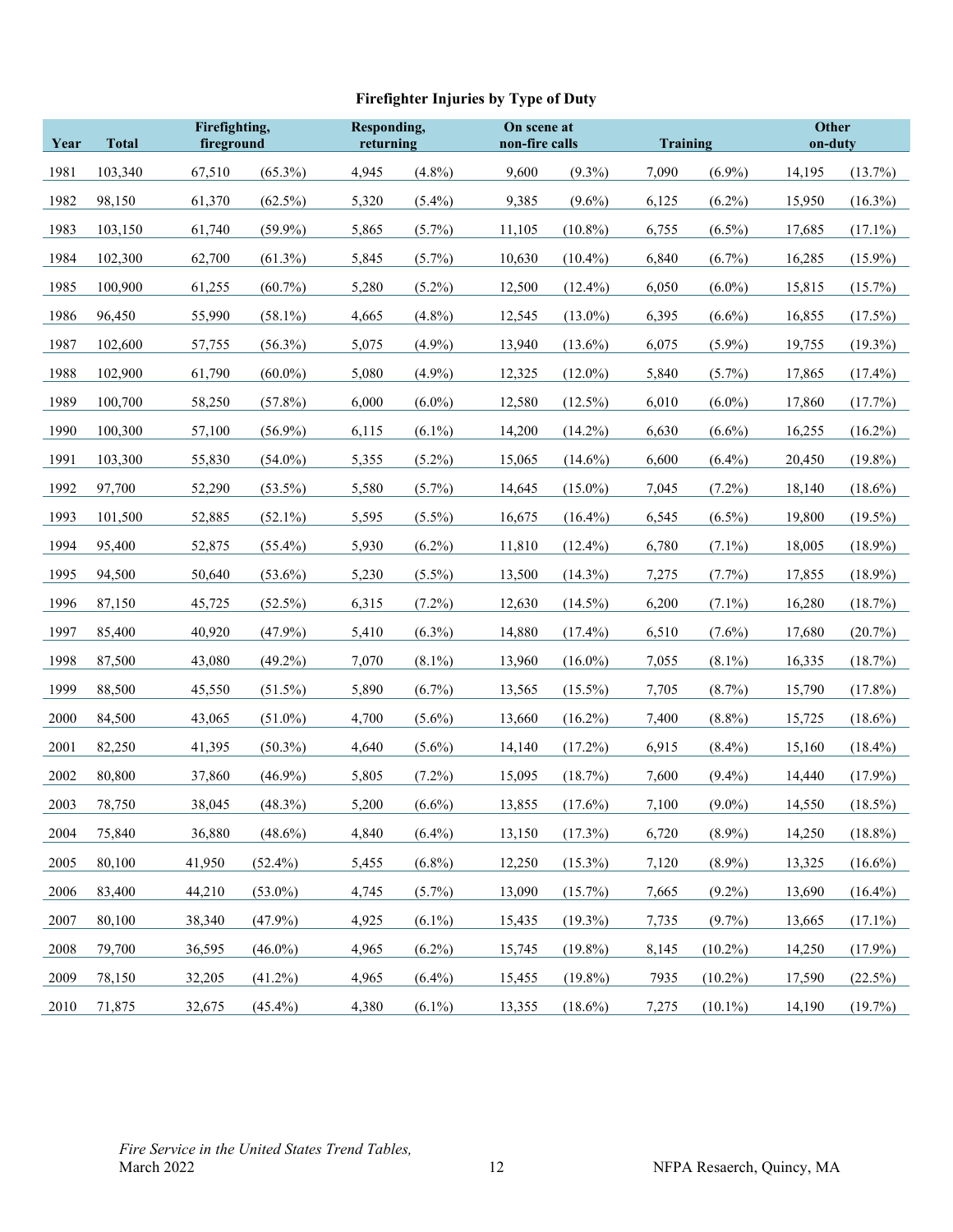| Firefighter Injuries by Type of Duty (Continued) |
|--------------------------------------------------|
|--------------------------------------------------|

| Year | <b>Total</b> | Firefighting,<br>fireground |            | Responding,<br>returning |           | On scene at<br>non-fire calls |            | Training |            | <b>Other</b><br>on-duty |            |
|------|--------------|-----------------------------|------------|--------------------------|-----------|-------------------------------|------------|----------|------------|-------------------------|------------|
| 2011 | 70,090       | 30,505                      | $(43.5\%)$ | 3,870                    | $(5.6\%)$ | 14,905                        | (21.5%)    | 7,515    | $(10.8\%)$ | 13,295                  | $(19.2\%)$ |
| 2012 | 69,400       | 31,490                      | $(45.4\%)$ | 4,190                    | $(6.0\%)$ | 12,760                        | $(18.4\%)$ | 7,140    | $(10.3\%)$ | 13,820                  | $(19.9\%)$ |
| 2013 | 65,880       | 29,760                      | $(45.2\%)$ | 4,015                    | $(6.0\%)$ | 12,535                        | $(19.0\%)$ | 7,770    | (11.79%)   | 11,800                  | $(17.9\%)$ |
| 2014 | 63,350       | 27,015                      | $(42.5\%)$ | 4,165                    | $(6.6\%)$ | 14,595                        | $(23.0\%)$ | 6,880    | $(10.7\%)$ | 10,695                  | $(16.9\%)$ |
| 2015 | 68,085       | 29,130                      | $(42.7\&)$ | 3,800                    | $(5.5\%)$ | 14,320                        | $(21.0\%)$ | 7,560    | $(11.1\%)$ | 13,275                  | $(19.4\%)$ |
| 2016 | 62,085       | 24,325                      | $(39.2\%)$ | 5,200                    | $(8.4\%)$ | 12,780                        | (13.7%)    | 8,480    | $(13.7\%)$ | 11,300                  | $(18.2\%)$ |
| 2017 | 58,835       | 24,495                      | $(41.6\%)$ | 4,555                    | $(7.7\%)$ | 12,240                        | $(20.8\%)$ | 8,380    | $(14.2\%)$ | 9,165                   | $(15.6\%)$ |
| 2018 | 58,250       | 22,975                      | $(39.4\%)$ | 4,150                    | $(7.1\%)$ | 11,625                        | $(20.0\%)$ | 8,175    | $(14.0\%)$ | 11,325                  | $(19.4\%)$ |
| 2019 | 60,825       | 23,825                      | $(39.2\%)$ | 4,100                    | $(6.7\%)$ | 14,150                        | $(23.3\%)$ | 8,175    | $(13.4\%)$ | 10,575                  | $(17.4\%)$ |
| 2020 | 64,875       | 22,450                      | $(34.6\%)$ | 4,975                    | $(7.7\%)$ | 13,650                        | $(21.0\%)$ | 7,550    | $(11.6\%)$ | 16,250                  | $(25.0\%)$ |

Prior to 1981, the categories were somewhat different.

Source: *[Firefighter Injuries in the United States](https://www.nfpa.org/News-and-Research/Data-research-and-tools/Emergency-Responders/Firefighter-injuries-in-the-United-States)*, Richard Campbell and Ben Evarts, NFPA.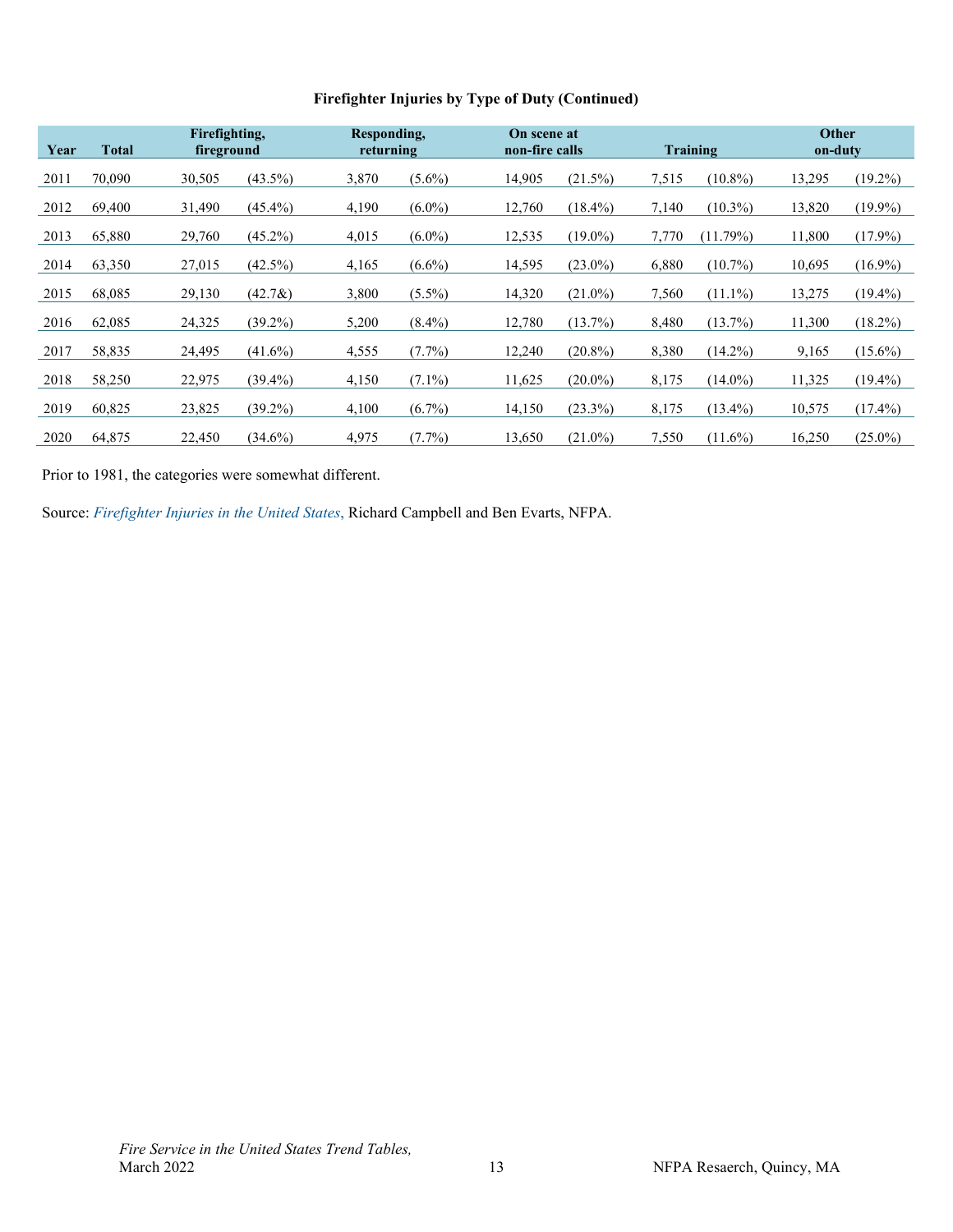#### **Number of US Fire Departments**

<span id="page-15-0"></span>

| Year | <b>Total</b> | <b>All Career</b> | <b>Mostly</b><br>Career | <b>Mostly</b><br><b>Volunteer</b> | <b>All Volunteer</b> |
|------|--------------|-------------------|-------------------------|-----------------------------------|----------------------|
| 1986 | 29,840       | 1,999             | 1,044                   | 3,640                             | 23,157               |
| 1987 | 29,741       | 1,683             | 1,335                   | 3,635                             | 23,088               |
| 1988 | 30,245       | 1,729             | 1,405                   | 3,908                             | 23,203               |
| 1989 | 30,315       | 1,799             | 1,303                   | 3,878                             | 23,335               |
| 1990 | 30,391       | 1,949             | 1,338                   | 4,000                             | 23,104               |
| 1991 | 30,587       | 2,017             | 1,257                   | 4,162                             | 23,151               |
| 1992 | 30,562       | 1,843             | 1,217                   | 4,377                             | 23,125               |
| 1993 | 30,528       | 1,646             | 1,342                   | 4,378                             | 23,162               |
| 1994 | 30,495       | 1,778             | 1,448                   | 4,400                             | 22,869               |
| 1995 | 31,197       | 1,831             | 1,660                   | 4,581                             | 23,125               |
| 1996 | 31,503       | 1,872             | 1,380                   | 4,863                             | 23,388               |
| 1997 | 30,665       | 1,979             | 1,490                   | 4,808                             | 22,388               |
| 1998 | 31,114       | 2,028             | 1,602                   | 4,848                             | 22,636               |
| 1999 | 30,436       | 1,752             | 1,639                   | 4,651                             | 22,394               |
| 2000 | 30,339       | 2,178             | 1,667                   | 4,523                             | 21,971               |
| 2001 | 30,020       | 1,928             | 1,539                   | 4,671                             | 21,882               |
| 2002 | 30,310       | 2,044             | 1,480                   | 4,886                             | 21,900               |
| 2003 | 30,542       | 2,018             | 1,582                   | 5,271                             | 21,671               |
| 2004 | 30,400       | 1,917             | 1,242                   | 4,084                             | 23,157               |
| 2005 | 30,300       | 2,087             | 1,766                   | 4,902                             | 21,575               |
| 2006 | 30,635       | 2,321             | 1,731                   | 5,134                             | 21,449               |
| 2007 | 30,185       | 2,263             | 1,765                   | 4,989                             | 21,168               |
| 2008 | 30,170       | 2,315             | 1,790                   | 4,830                             | 21,235               |
| 2009 | 30,165       | 2,457             | 1,752                   | 5,099                             | 20,857               |
| 2010 | 30,125       | 2,495             | 1,860                   | 5,290                             | 20,480               |
| 2011 | 30,145       | 2,550             | 1,865                   | 5,530                             | 20,200               |
| 2012 | 30,100       | 2,610             | 1,995                   | 5,445                             | 20,050               |
| 2013 | 30,052       | 2,477             | 1,971                   | 5,797                             | 19,807               |
| 2014 | 29,980       | 2,440             | 2,045                   | 5,580                             | 19,915               |
| 2015 | 29,727       | 2,651             | 1,893                   | 5,421                             | 19,762               |
| 2016 | 29,710       | 2,775             | 2,048                   | 5,451                             | 19,436               |
| 2017 | 29,819       | 2,785             | 2,316                   | 5,405                             | 19,313               |
| 2018 | 29,705       | 3,009             | 2,368                   | 5,206                             | 19,122               |
| 2019 | 29,537       | 2,789             | 2,533                   | 5,148                             | 19,067               |

A fire department is a public or private organization that provides fire prevention, fire suppression and associated emergency and non-emergency services to a jurisdiction such as a county, municipality, or organized fire district.

Source: *US Fire Department Profile 2019*, Rita Fahy, Ben Evarts and Gary P. Stein, NFPA, December 2021.

.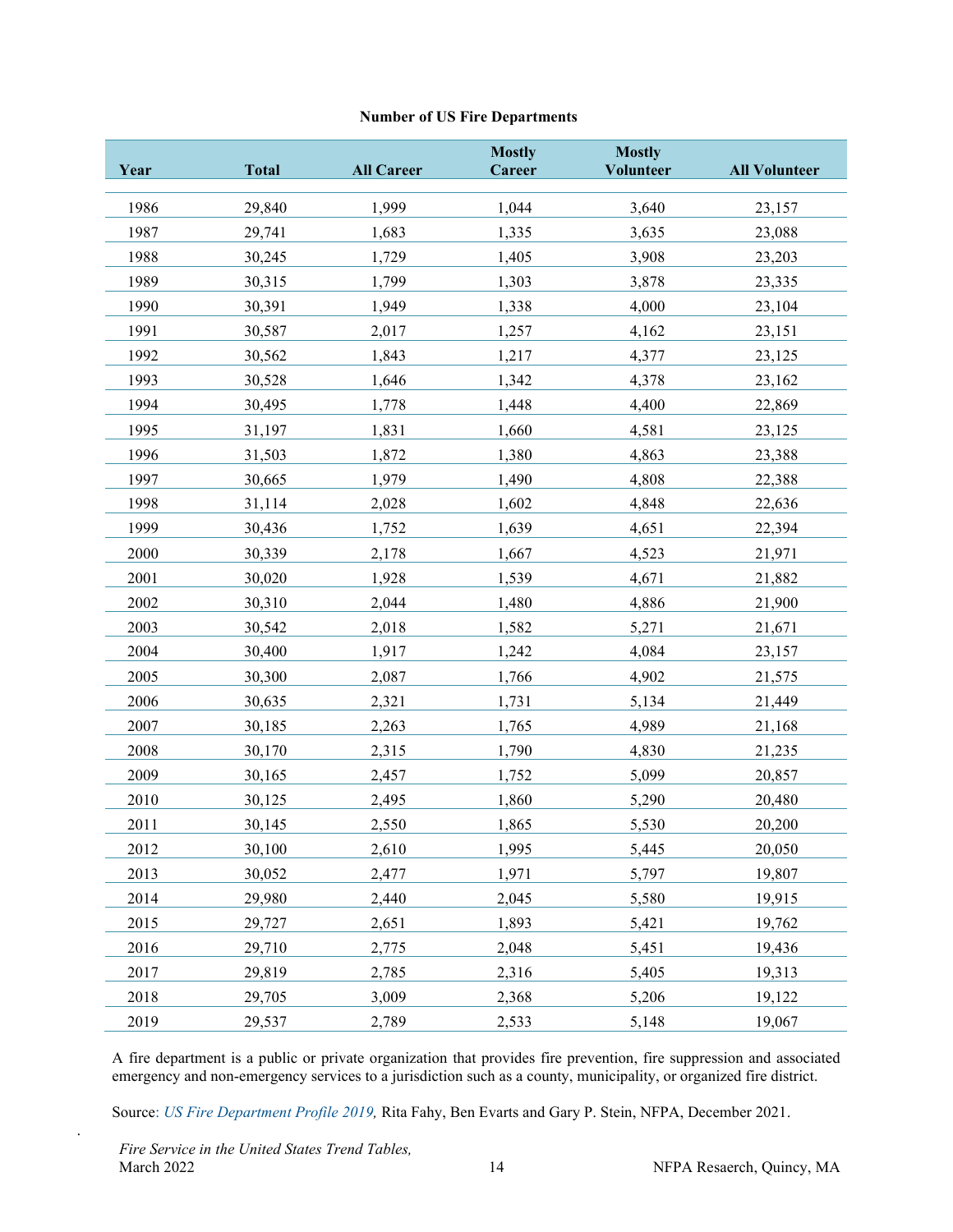<span id="page-16-0"></span>

| Year      | <b>US Fire Stations</b> | <b>Pumpers</b><br>$>1,000$ gpm | <b>Other Suppression</b><br>Vehicles* | <b>Aerial Apparatus</b> |
|-----------|-------------------------|--------------------------------|---------------------------------------|-------------------------|
| 1995-1997 | 48,850                  | 68,300                         |                                       | 6,450                   |
| 1996-1998 | 51,000                  | 69,150                         |                                       | 6,450                   |
| 1997-1999 | 52,100                  | 69,000                         |                                       | 6,300                   |
| 1998-2000 | 49,200                  | 68,200                         |                                       | 6,400                   |
| 1999-2001 | 51,500                  | 68,000                         |                                       | 6,500                   |
| 2000-2002 | 50,900                  | 67,950                         |                                       | 6,300                   |
| 2001-2003 | 51,650                  | 68,950                         |                                       | 6,500                   |
| 2002-2004 | 51,450                  | 67,800                         |                                       | 6,500                   |
| 2003-2005 | 52,950                  | 68,950                         |                                       | 6,600                   |
| 2004-2006 | 53,200                  | 69,300                         |                                       | 6,700                   |
| 2005-2007 | 51,900                  | 68,050                         | 74,350                                | 6,750                   |
| 2006-2008 | 52,400                  | 68,200                         | 75,300                                | 6,725                   |
| 2007-2009 | 52,050                  | 68,400                         | 74,250                                | 6,750                   |
| 2008-2010 | 51,300                  | 66,800                         | 72,800                                | 6,800                   |
| 2009-2011 | 55,400                  | 67,000                         | 73,800                                | 6,900                   |
| 2010-2012 | 51,650                  | 66,900                         | 74,000                                | 6,900                   |
| 2011-2013 | 51,150                  | 69,150                         | 76,300                                | 7,000                   |
| 2012-2014 | 58,150                  | 70,550                         | 81,000                                | 7,200                   |
| 2013-2015 | 58,750                  | 71,800                         | 79,050                                | 7,300                   |
| 2015-2017 | 51,000                  | 66,400                         | 71,900                                | 7,200                   |
| 2016-2018 | 57,500                  | 72,100                         | 80,900                                | 7,400                   |
| 2017-2019 | 57,000                  | 71,800                         | 80,600                                | 7,500                   |

#### **Number of Fire Stations, Pumpers, Other Suppression Vehicles and Aerial Apparatus**

\* Other suppression vehicles include apparatus with pumps less than 1,000 gpm, hose wagons, brush fire vehicles, tankers, etc.

Source: *[US Fire Department Profile 2019](https://www.nfpa.org/News-and-Research/Data-research-and-tools/Emergency-Responders/US-fire-department-profile)*, Rita Fahy, Ben Evarts and Gary P. Stein, NFPA, December 2021.